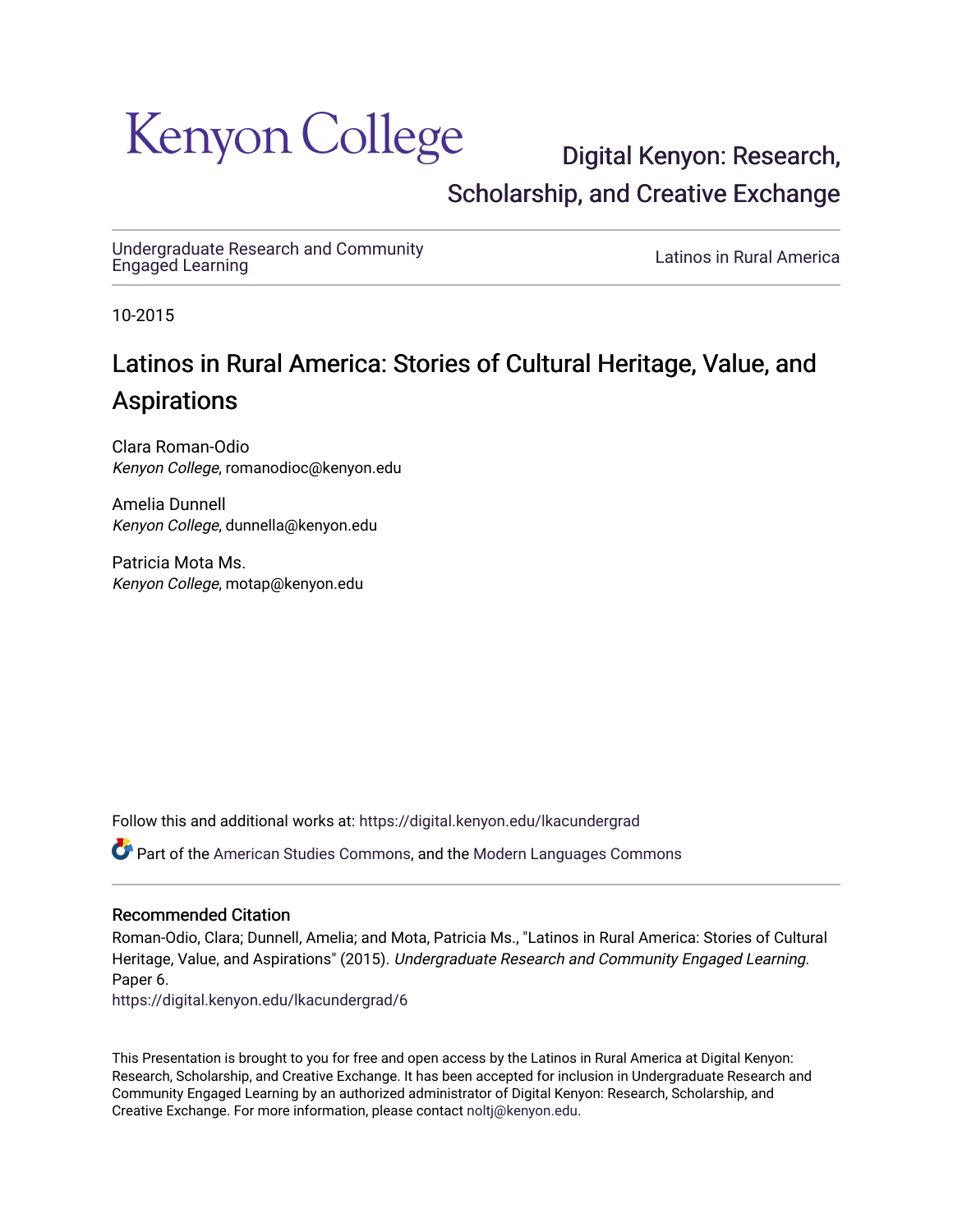

#### *Latinos in Rural America (LiRA) Stories of Cultural Heritage, Values and Aspirations*

#### *6th Crossing Over Symposium* October 9-10, 2015 Cleveland State University

Clara Román-Odio, Faculty Principal Investigator America Dunnell, Kenyon Summer Scholar Patricia Mota, Summer Research Fellow Kenyon College *<http://www.kenyon.edu/academics/departments-programs/latinoa-studies/lira/>*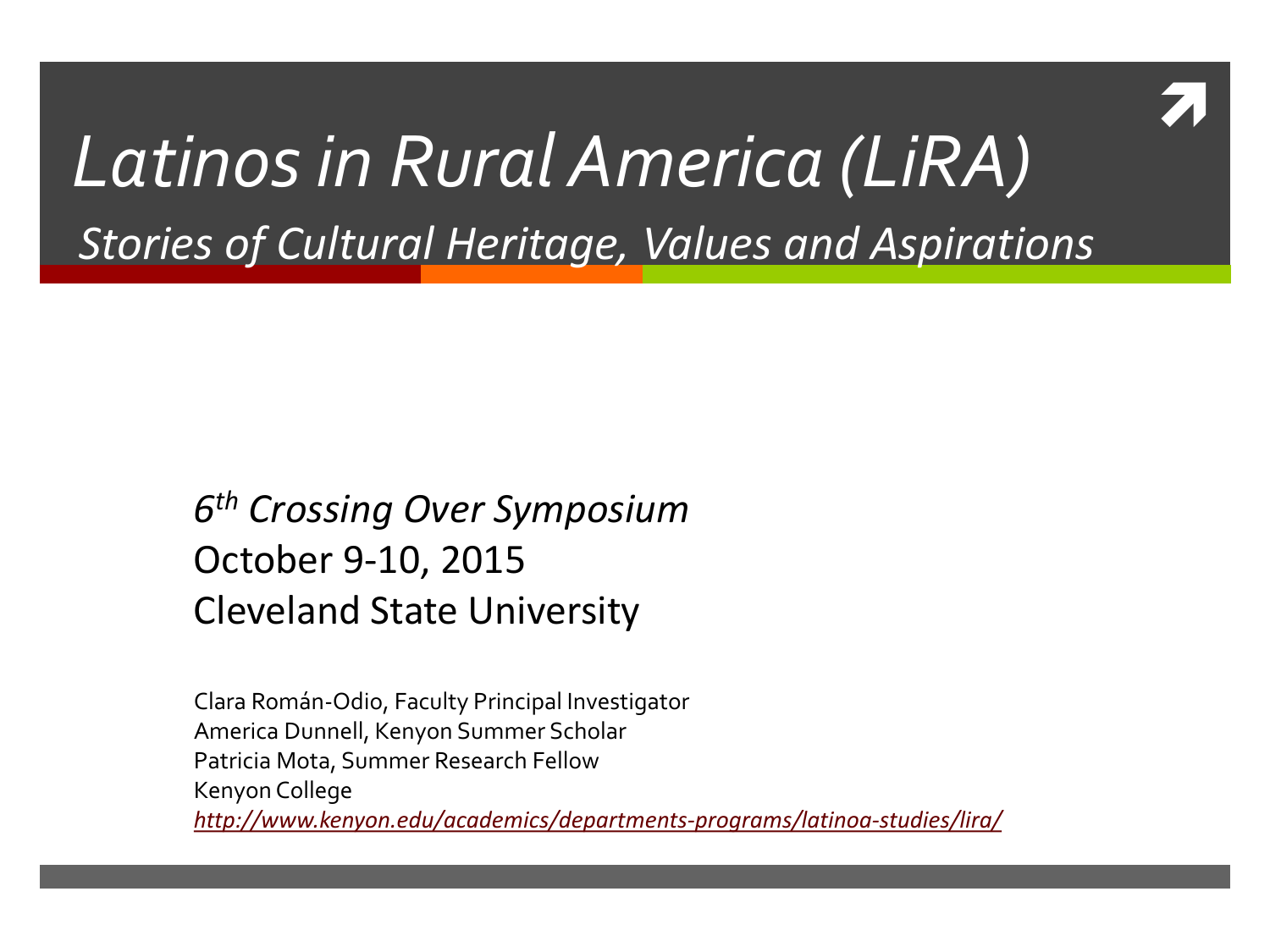## Project Description

- *Latinos in Rural America (LiRA)* is a public humanities project designed to broaden knowledge, engagement and understanding of the Latino/a experience in rural Ohio.
- $\pi$  The project is rooted in oral history, interviews and direct personal interactions with members of the community who represent diverse economic conditions, stages of life and aspirations within the broad social fabric of Knox County.
- *LiRA* culminates in a public bilingual exhibition that will travel locally and throughout Ohio, December 2015 - April 2016.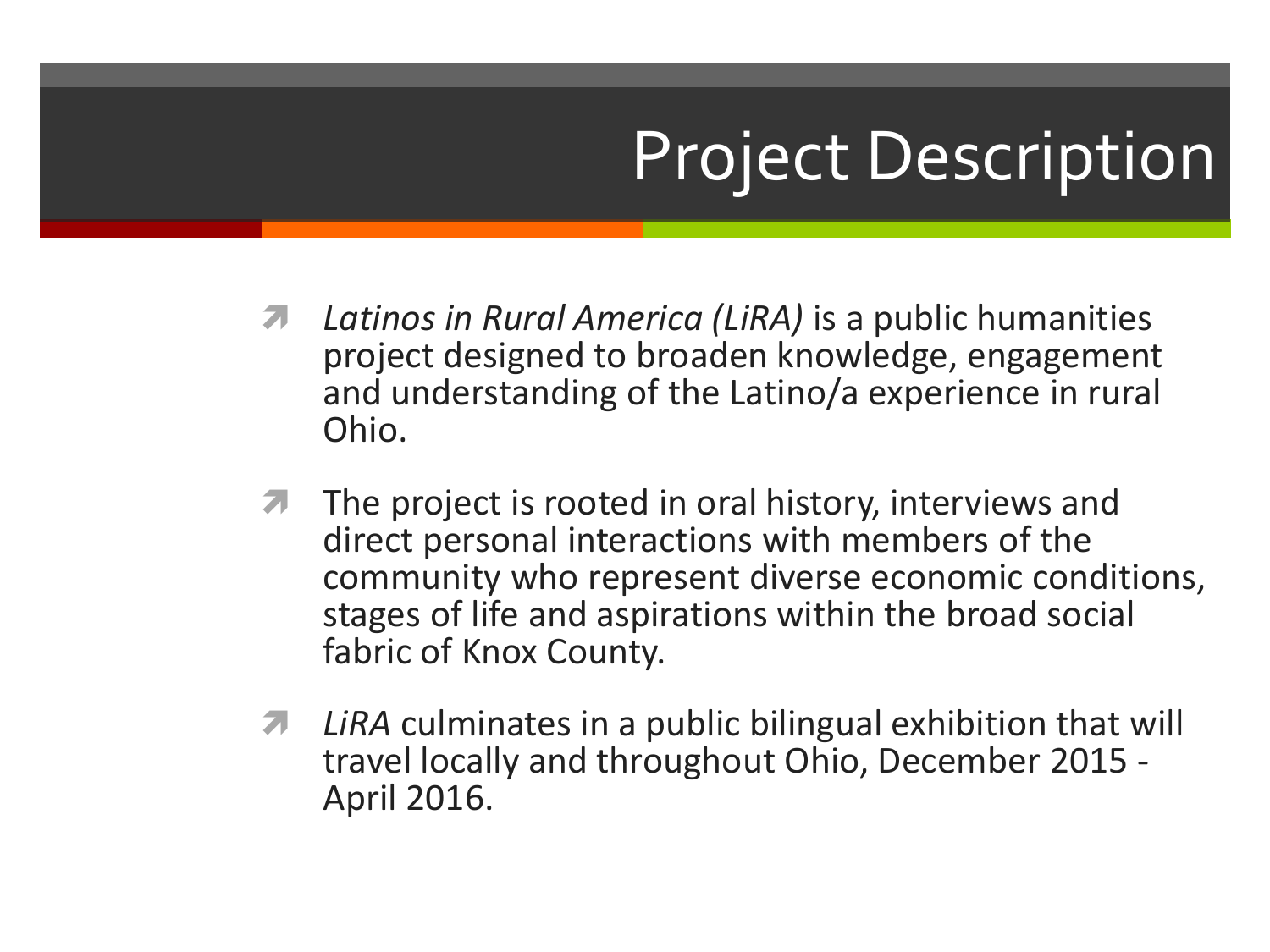## Project Goals

- **Increase knowledge, engagement and understanding of the** Latino experience in rural Knox County;
- **T** Develop intercultural exchange and relationships between the local Latino community and other Knox County and Ohio residents;
- **Increase awareness of Latino contributions to the life of Ohio;**
- **T** Offer Latino youth new opportunities to interpret their past and articulate their future and, in this way, gain access to relevant educational and social goods;
- **Establish partnerships with local and state organizations and** researchers to support intercultural development between Latinos and other state residents.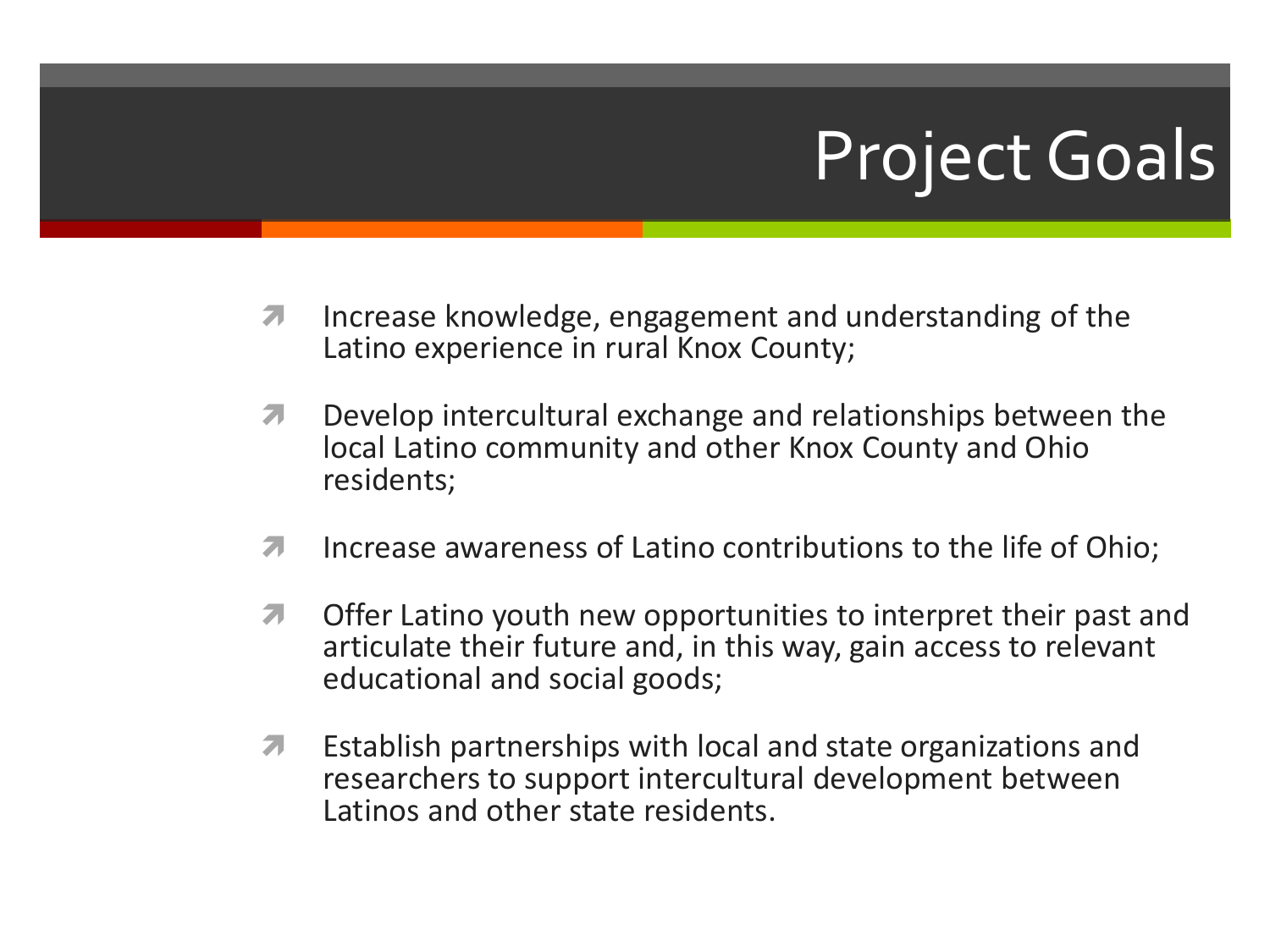### Themes of the Exhibition

- **A** History of the Latino population in Knox County
- **7** Journey Stories (the past)
- **T** What and where is home (the present)
- Values and Culture
- **A** Personal and Community Aspirations
- **A** Perceptions of Diversity and Inclusion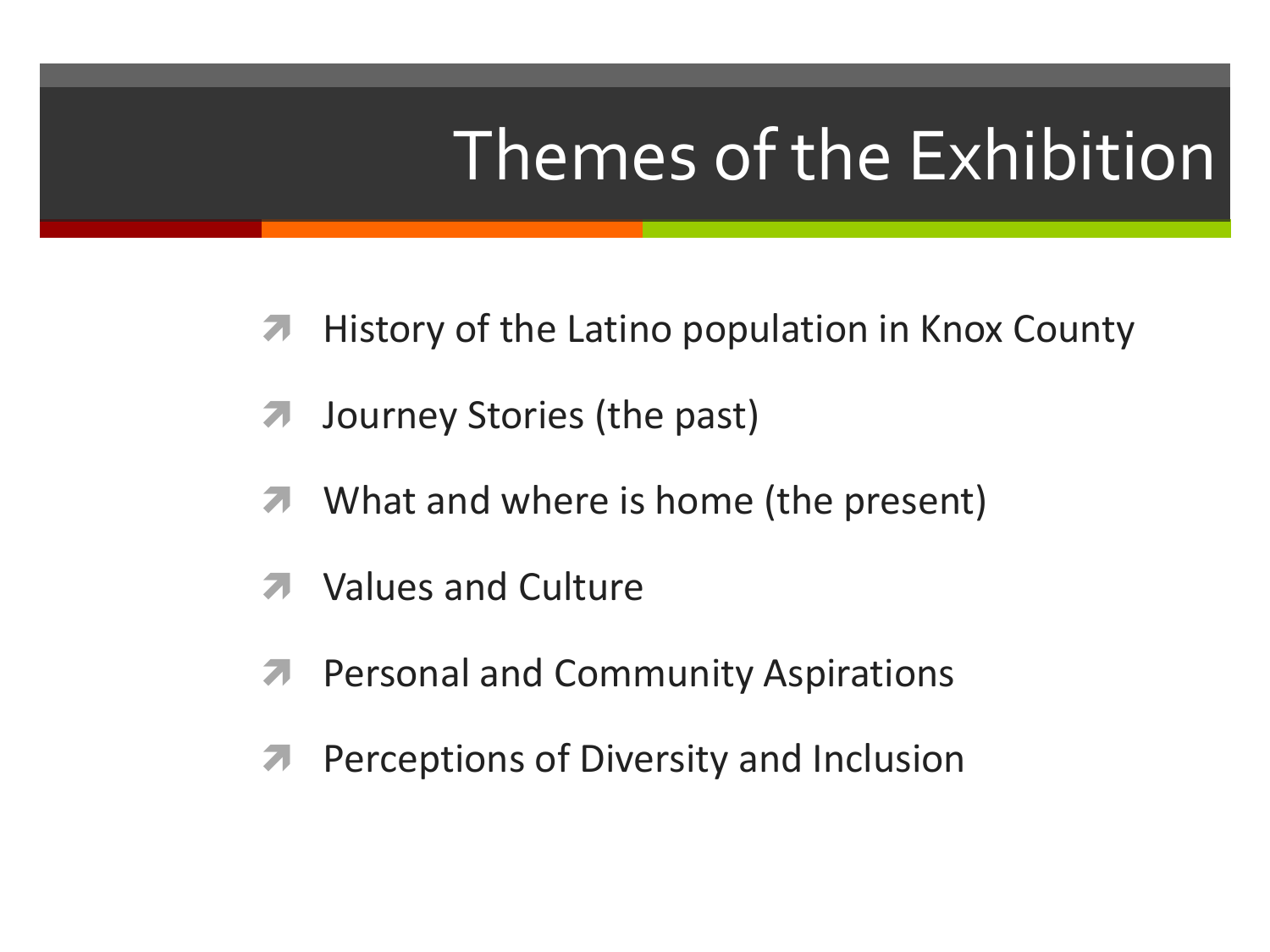### Content of the Exhibition

- **A** Panels with text in both English and Spanish provide snapshots of Latino families in Knox County.
- A A video presents the participants talking about their lives.
- A A reflection piece where viewers can interact with the project by providing feedback on their thoughts and experiences after having seen the exhibit.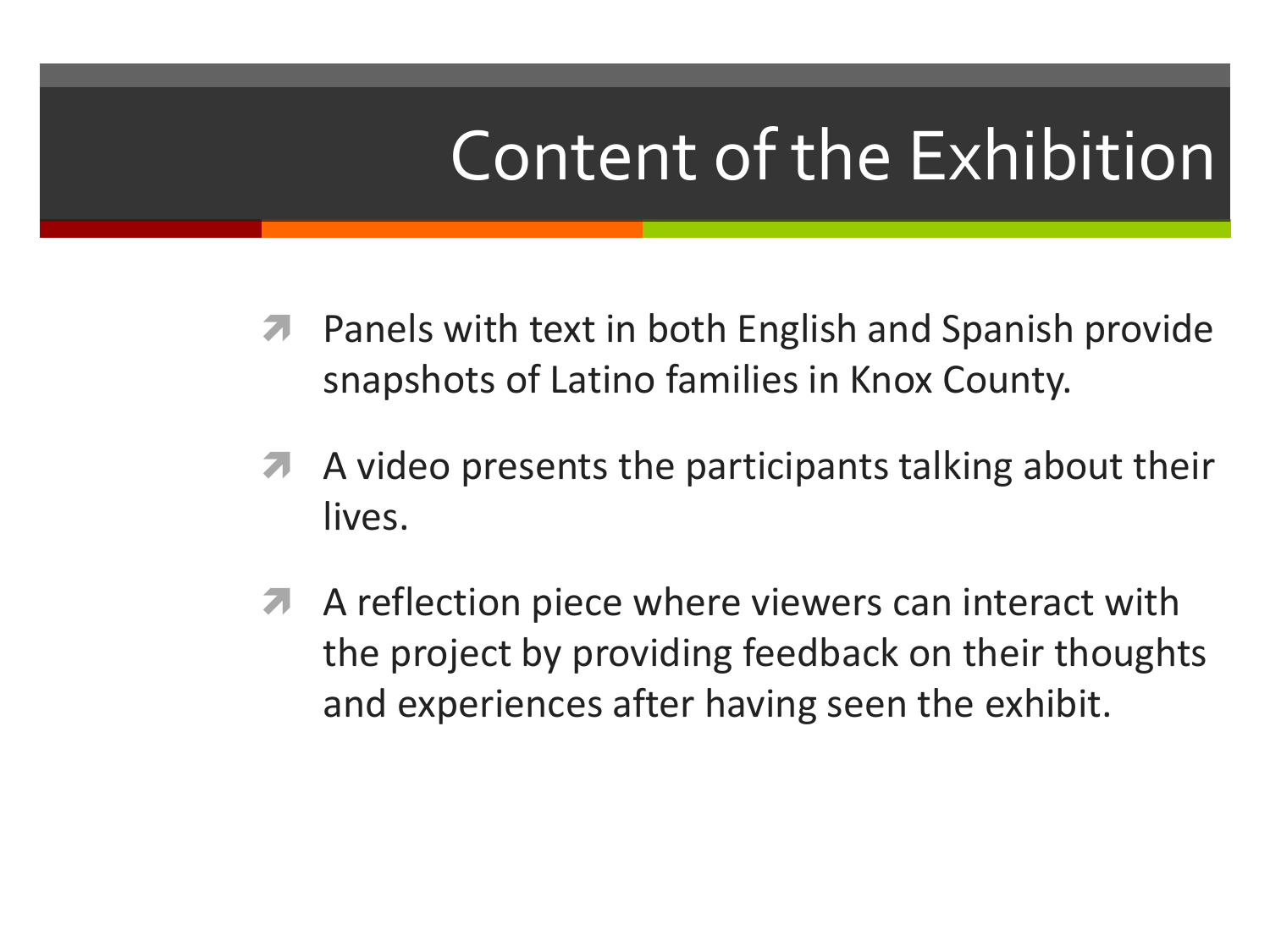### Content of the Exhibition

- **A** A brochure with selected images and bibliographical information from the exhibition
- A primer, in pamphlet form, to provide background knowledge and information on cultural roots and communication norms for successful interactions with Latinos, including tips to better bridge crosscultural gaps.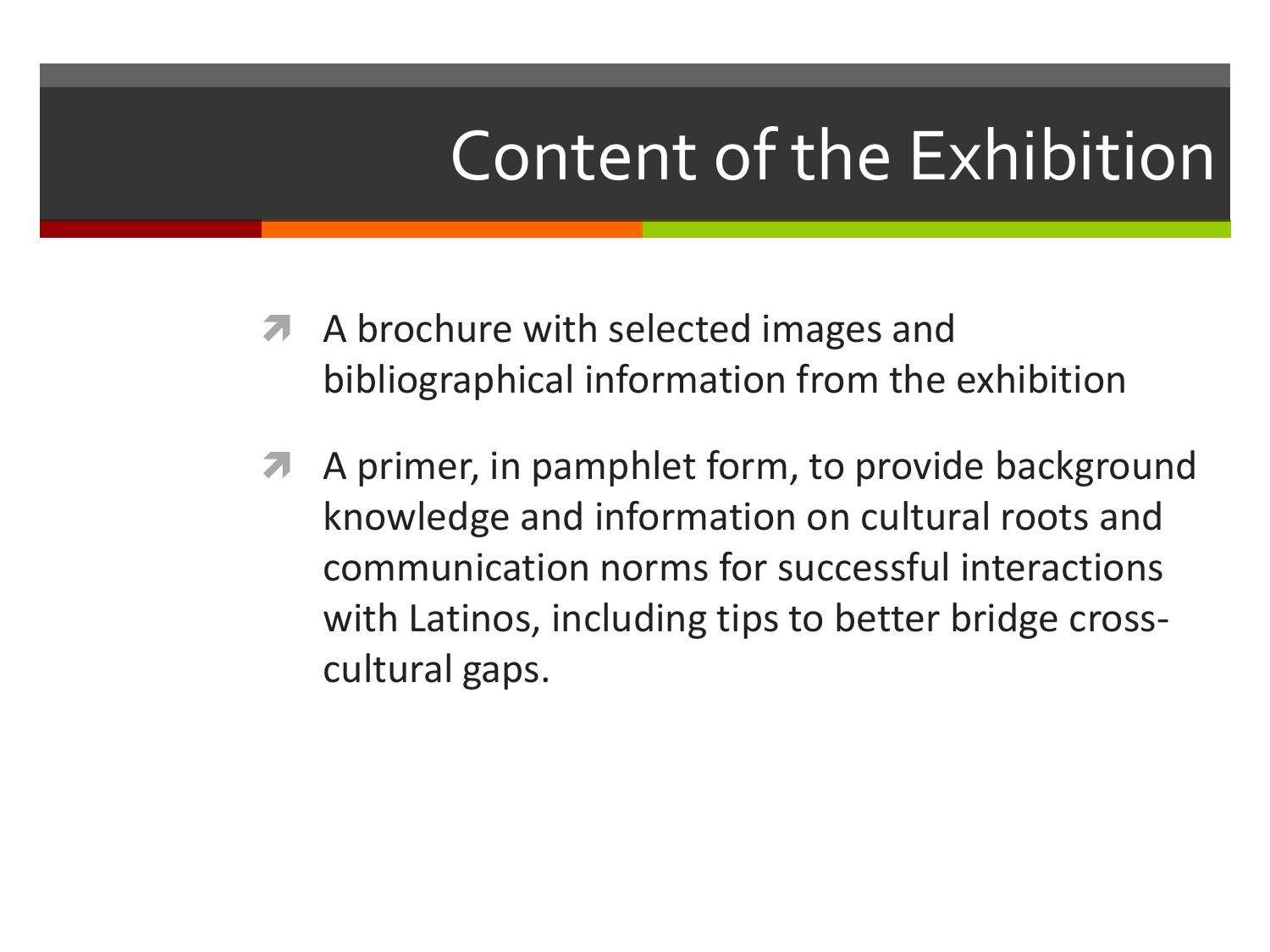#### *How do the humanities inform this project*?

- **The humanities enable interpretation of the past and** envisioning of the future.
- **They emphasize analysis and exchange of stories and** ideas and, in doing so, help us to engage more thoughtfully with our surroundings, including diverse cultures.
- *A* LiRA's theme is intercultural development, a way of imagining a shared future that includes interaction of different ethnic, linguistic, and racial groups based around a shared appreciation of place—in this case, Knox County.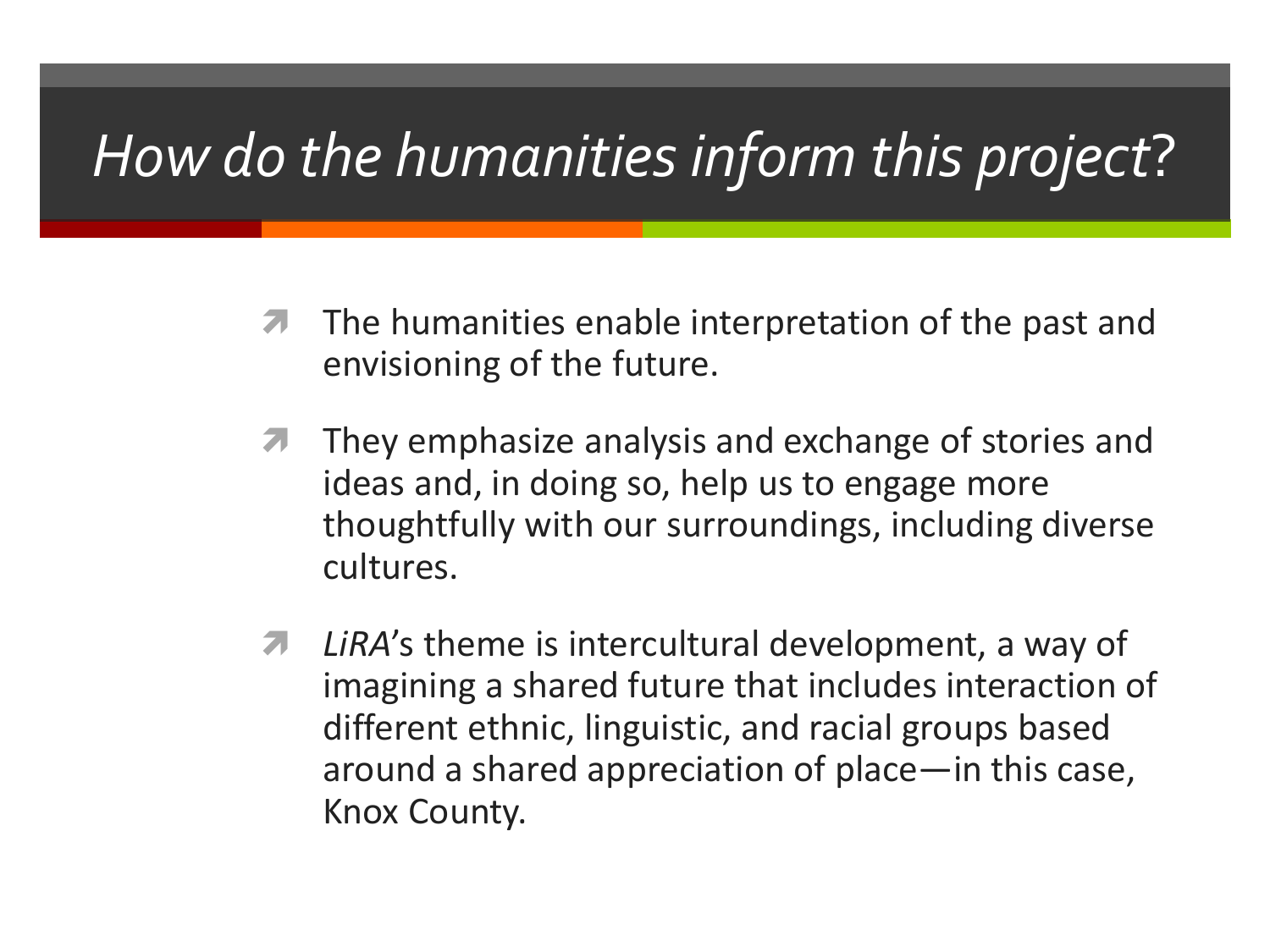#### *How do the humanities inform this project*?

- $\blacksquare$  In order for this work to be done effectively, it is important to tell the story of the place and the stories of its people, with the focus here on the small but growing Latino population.
- **7** We need new models of intercultural development to ensure a rural sustainability that includes Latinos as valued community members.
- $\sqrt{7}$  The public humanities can play an important and strategic role in cultural brokerage, by telling new stories of distinctive rural communities and the people who live there.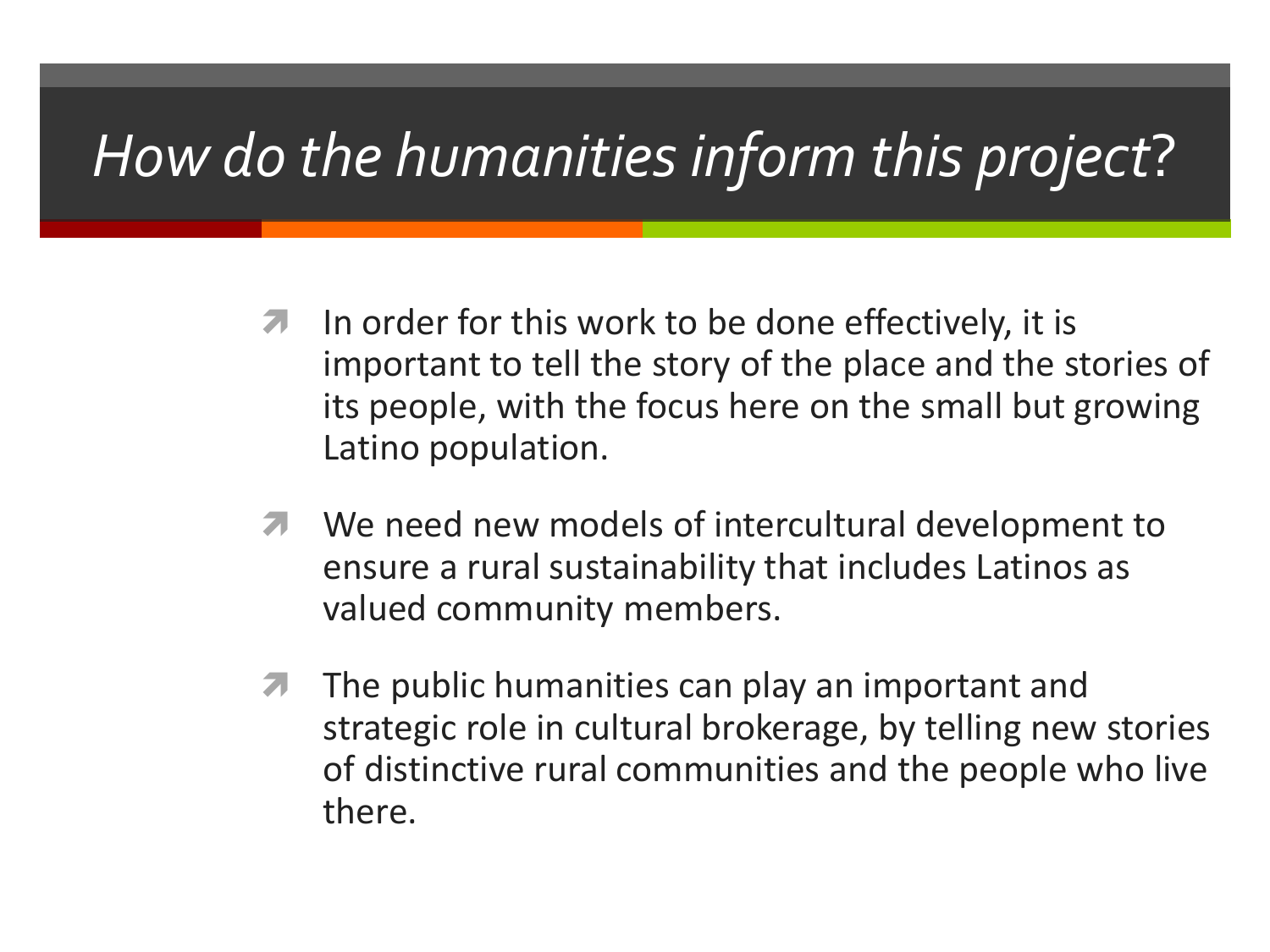#### *How do the humanities inform this project*?

- *A* LiRA extends the humanities goal of telling richer and more nuanced stories than those offered by mass media culture, which typically portrays Latinos in rural areas as migrant farm workers, unattached to place.
- **T** While *LiRA* includes the migrant farm worker experience, it also gathers a wide range of personal stories from diverse individuals to offer a comprehensive view of the Latino population in Knox County.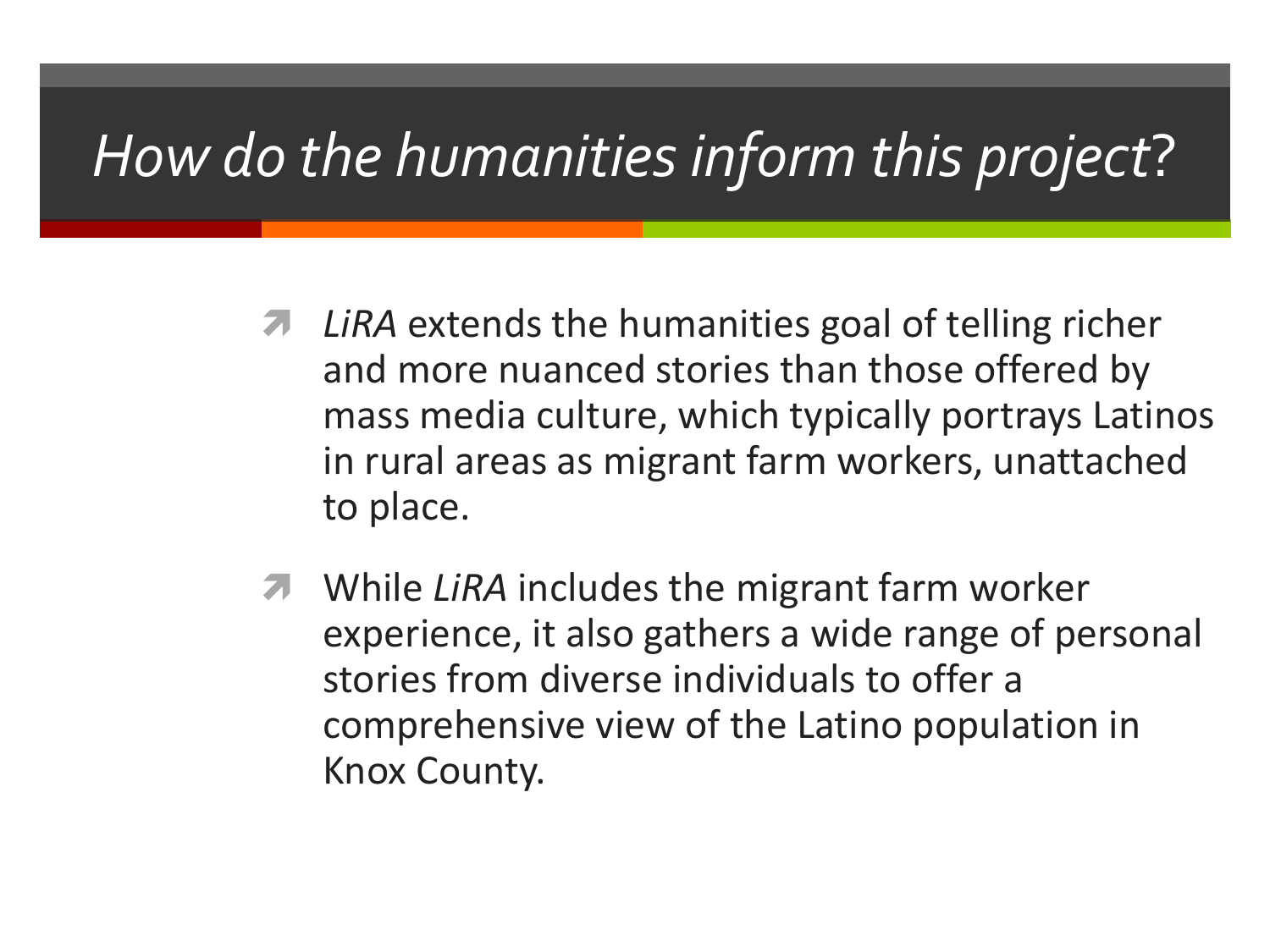# Panel Objectives

- **Process or how was the project put place**
- **7** Logistics
- **A** Community-Engaged Learning Component
- **7** Curation of Materials
- **7** Design and Production
- $\pi$  Lessons and Outcomes
- **7** Video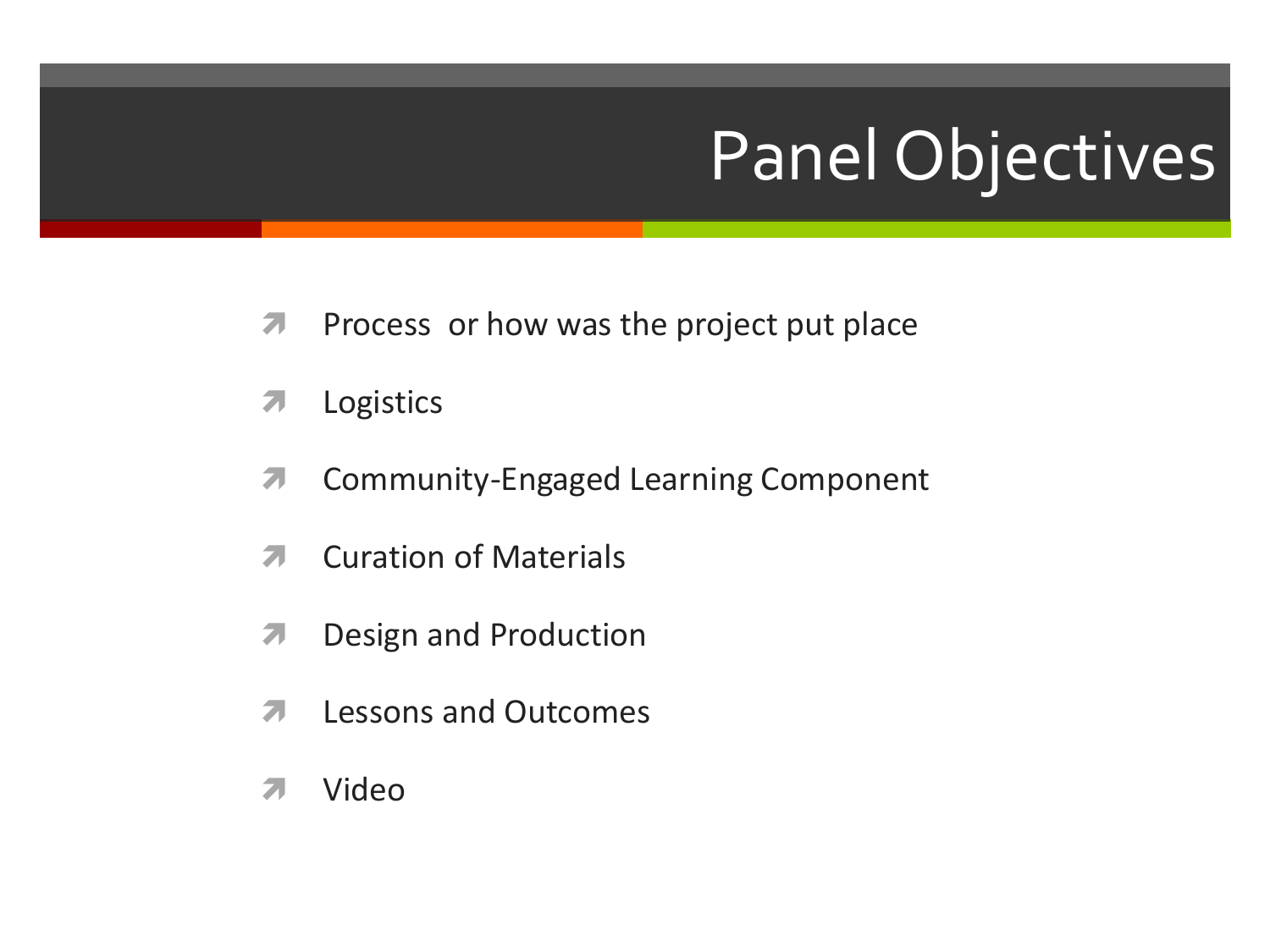#### Process: *Funding*

- *A* LiRA was made possible with support from
- **7** Ohio Humanities + Matching Funds from KC
- **The Andrew W. Mellon Foundation Digital** Scholarship program
- **The Knox County Community Foundation**
- **The Kenyon College Summer Scholars program**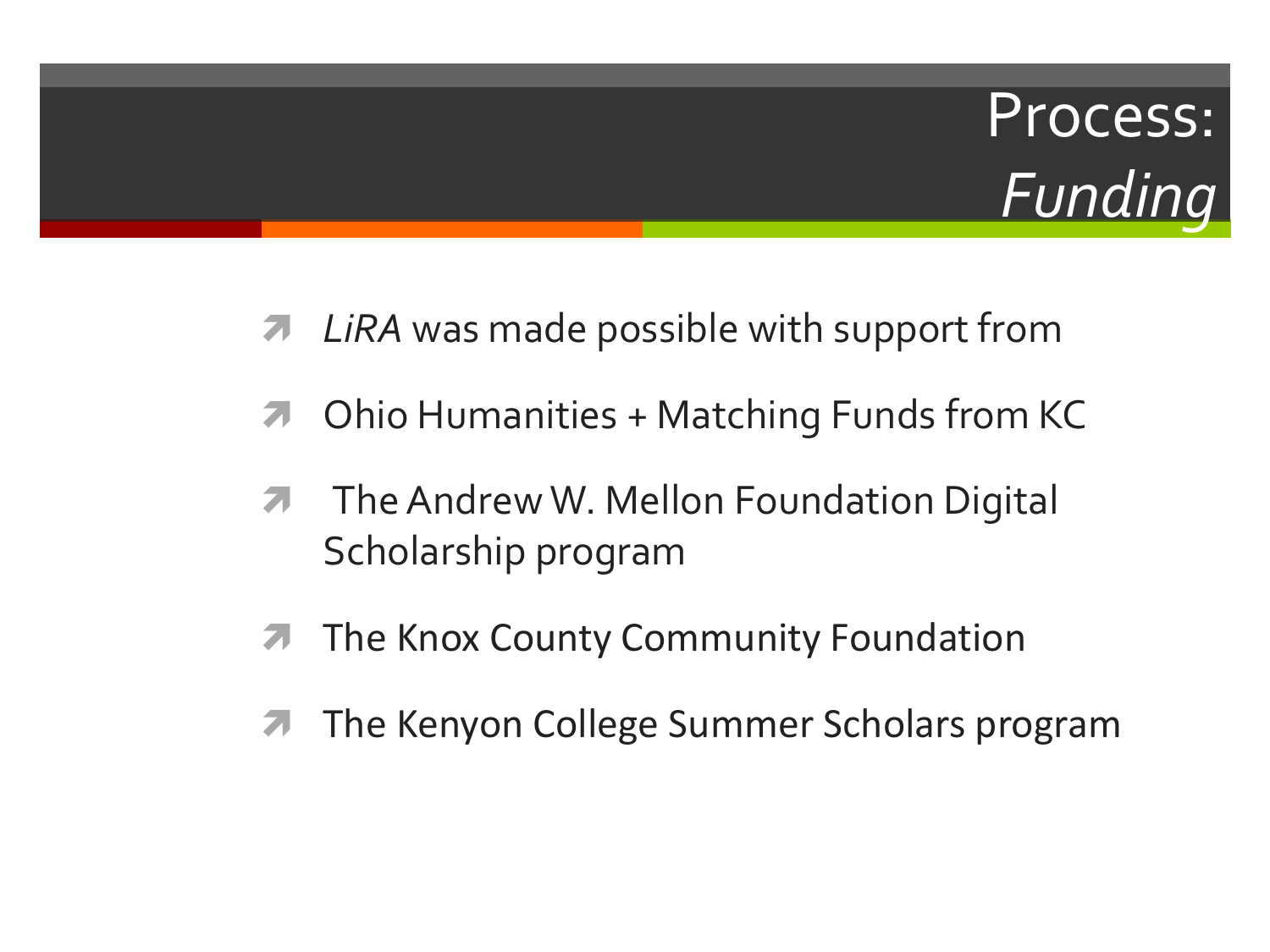#### Process: *Institutional Requirements*

- **7** CITI Training For Research with Human Subjects
- **7** Institutional Review Board (IRB)
- Consent Form Interviews and Photos
- **A** Release Form Donation of the Interview
- Video Release
- A Assent to Participate For Youth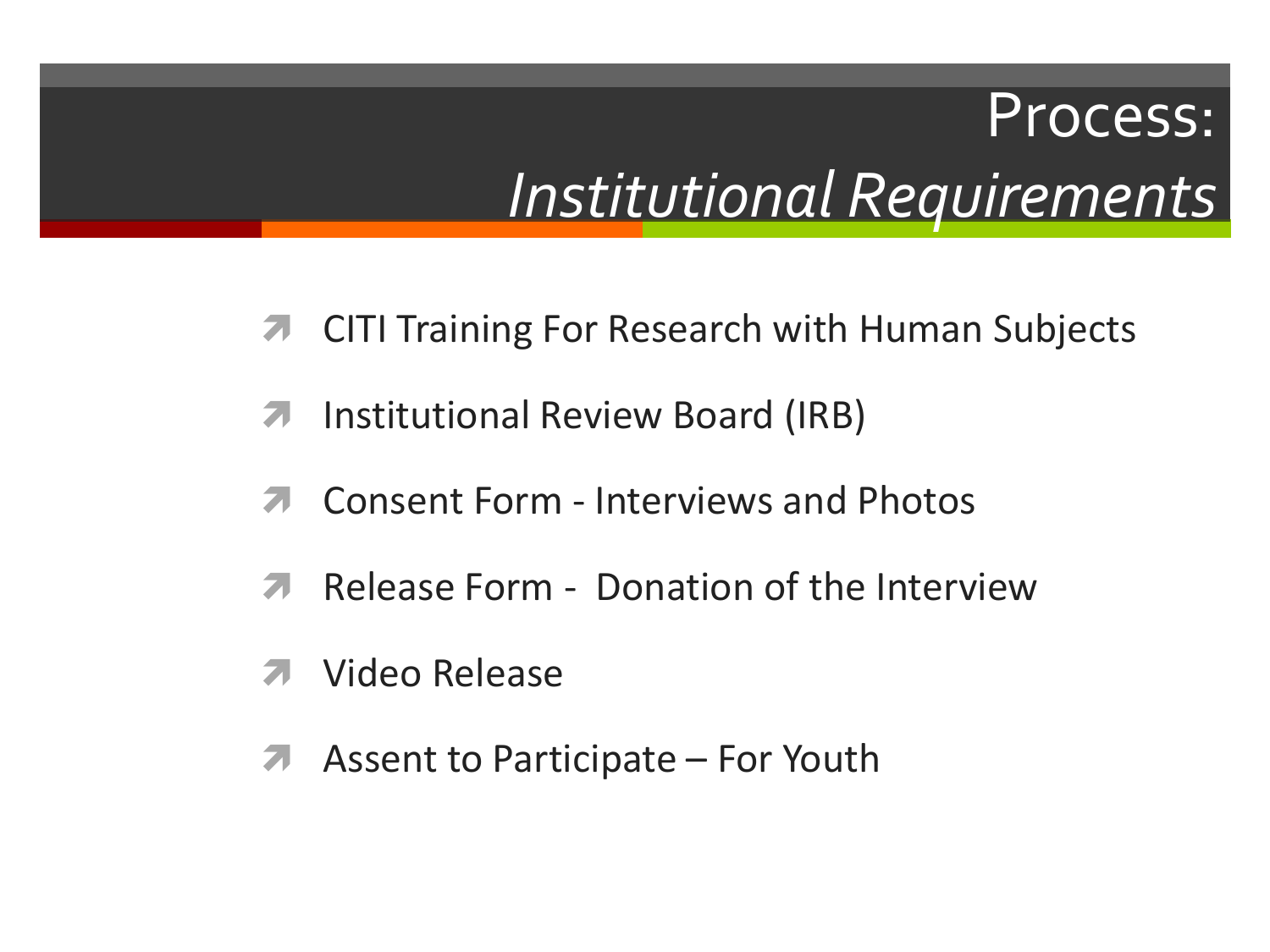### Process: *Community Aspect*

- **If all identification of social nodes to create connection** to intended participants
- $\lambda$  Identification of community leaders to bridge into the community
- **A** Engagement with the local Latino community through forum and survey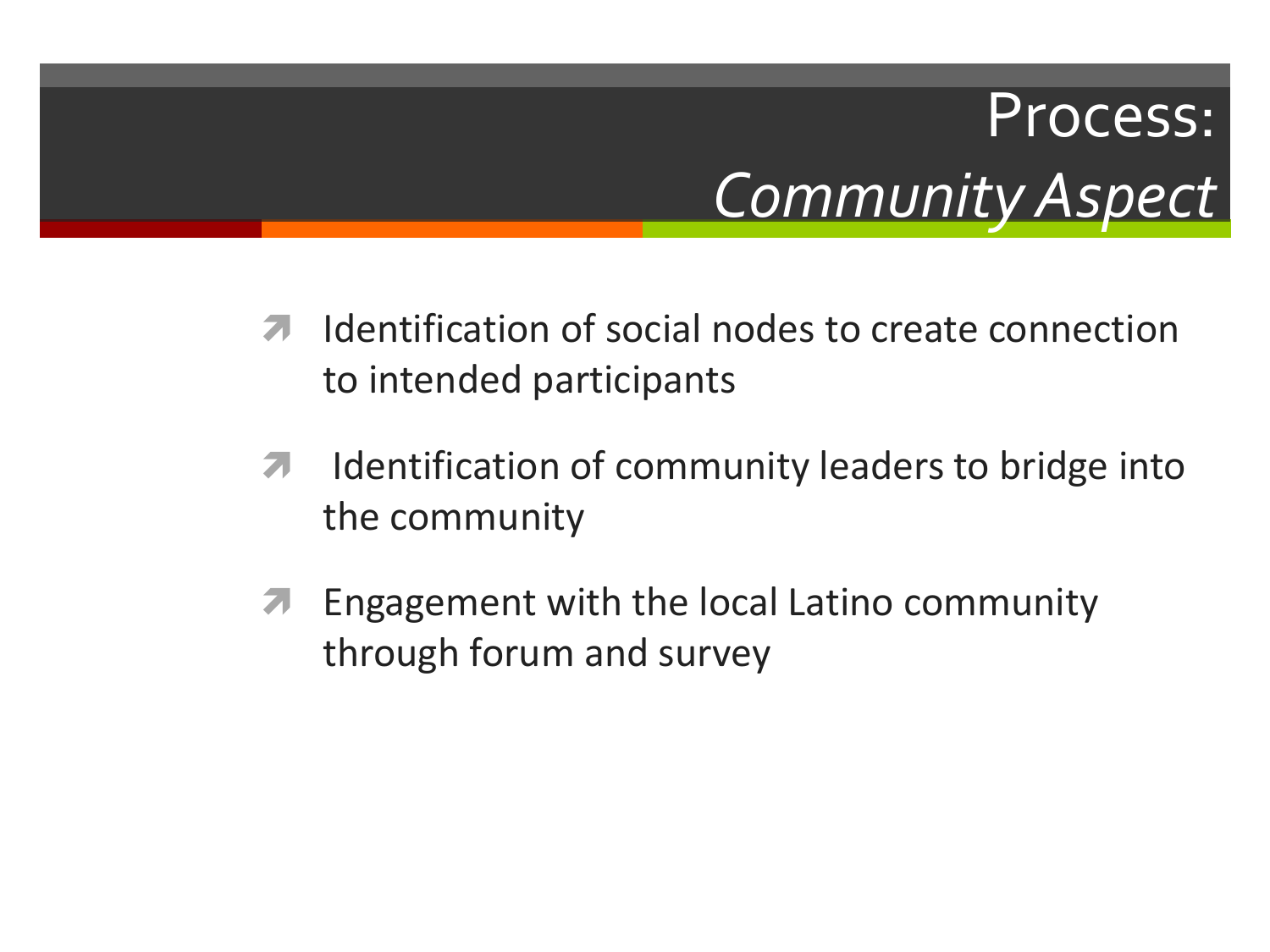#### Logistics: *Training*

- **Development of Expertise in Oral History –** Principal investigator and summer scholars participated in the *Ohio Humanities Oral History Institute* to enhance expertise on the production, dissemination and storage of oral history (June 2015)
- **Video Interview Capabilities -** Summer scholars were trained on the use of video cameras and key elements of video documentation (June 2015)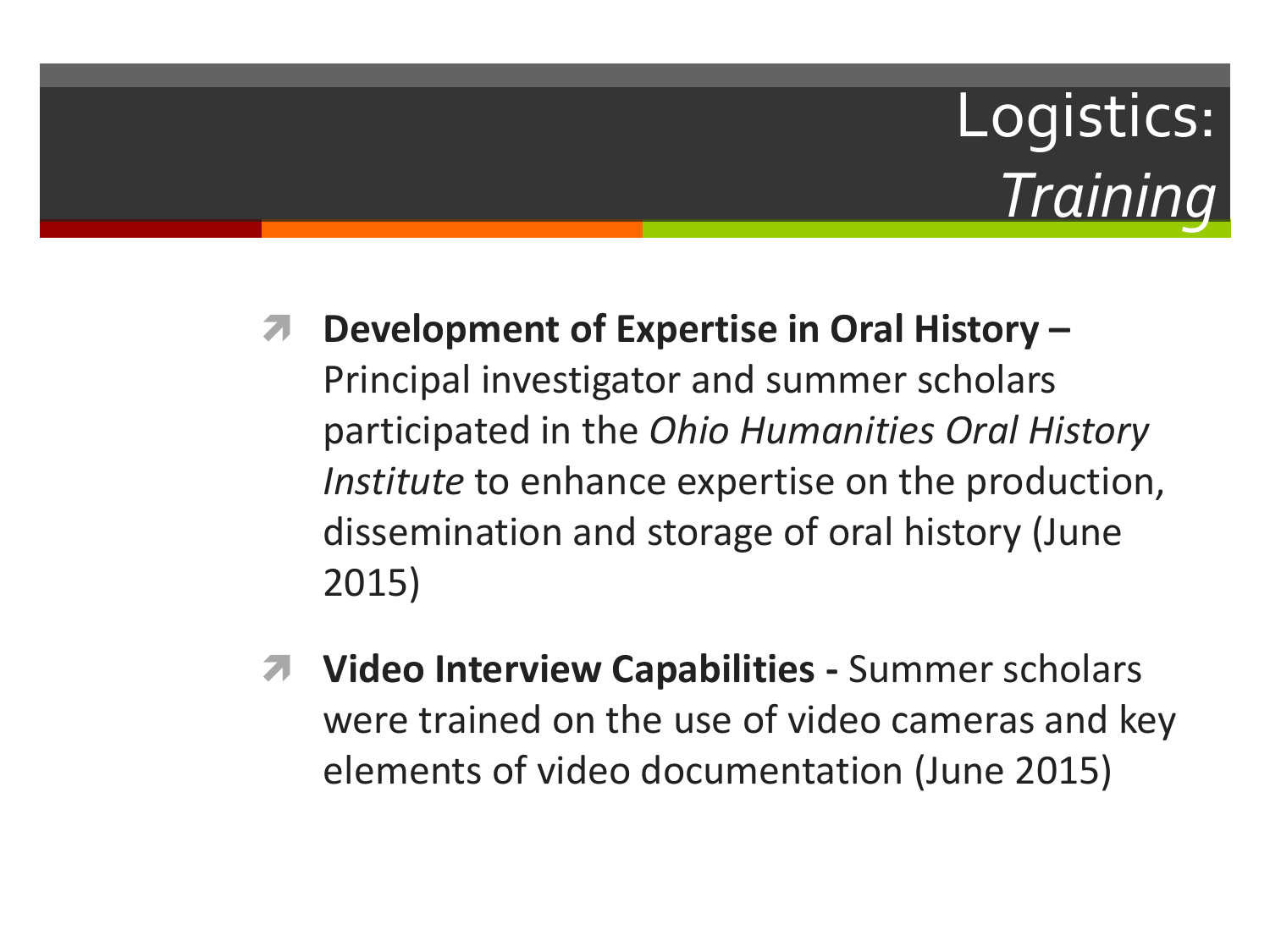#### **Logistics** *Enrollment of Participants and Intended Audience*

- **A** Establish Interviewee Profile age, gender, nationality, ethnicity, economic condition, occupation).
- **Enrollment of Participants** (PI) phone calls and setting appointments
- **Intended Audience -** Latinos, both rural and urban in Ohio and Knox County, organizations that interact with Latinos regularly (i.e. social services organizations, local schools with an emerging Latino population), and broader-based regional and/or national organizations with a common interest to bring visibility and cultural presence to Latinos in the United States.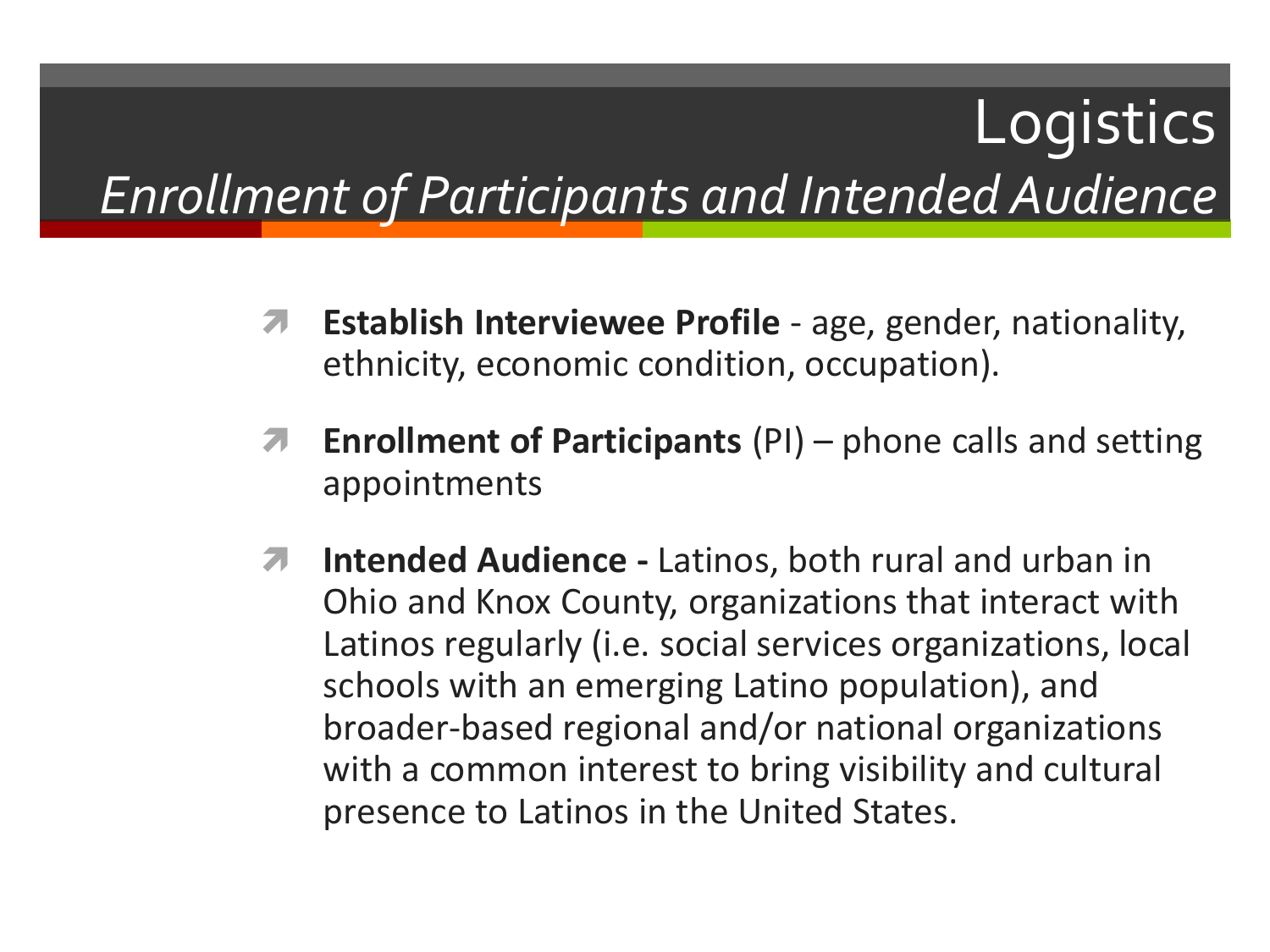### Logistics: *Venues*

#### **Venues**

- **A** Kenyon College Olin Library (December 1-18, 2015)
- **Mount Vernon Public Library (January 13-27, 2016**
- **A** Global Gallery in Hagerty Hall, OSU (February 9-23, 2016)
- **A** McMillan Hall Gallery, Miami University, Oxford, Ohio (March 30- April 12, 2016)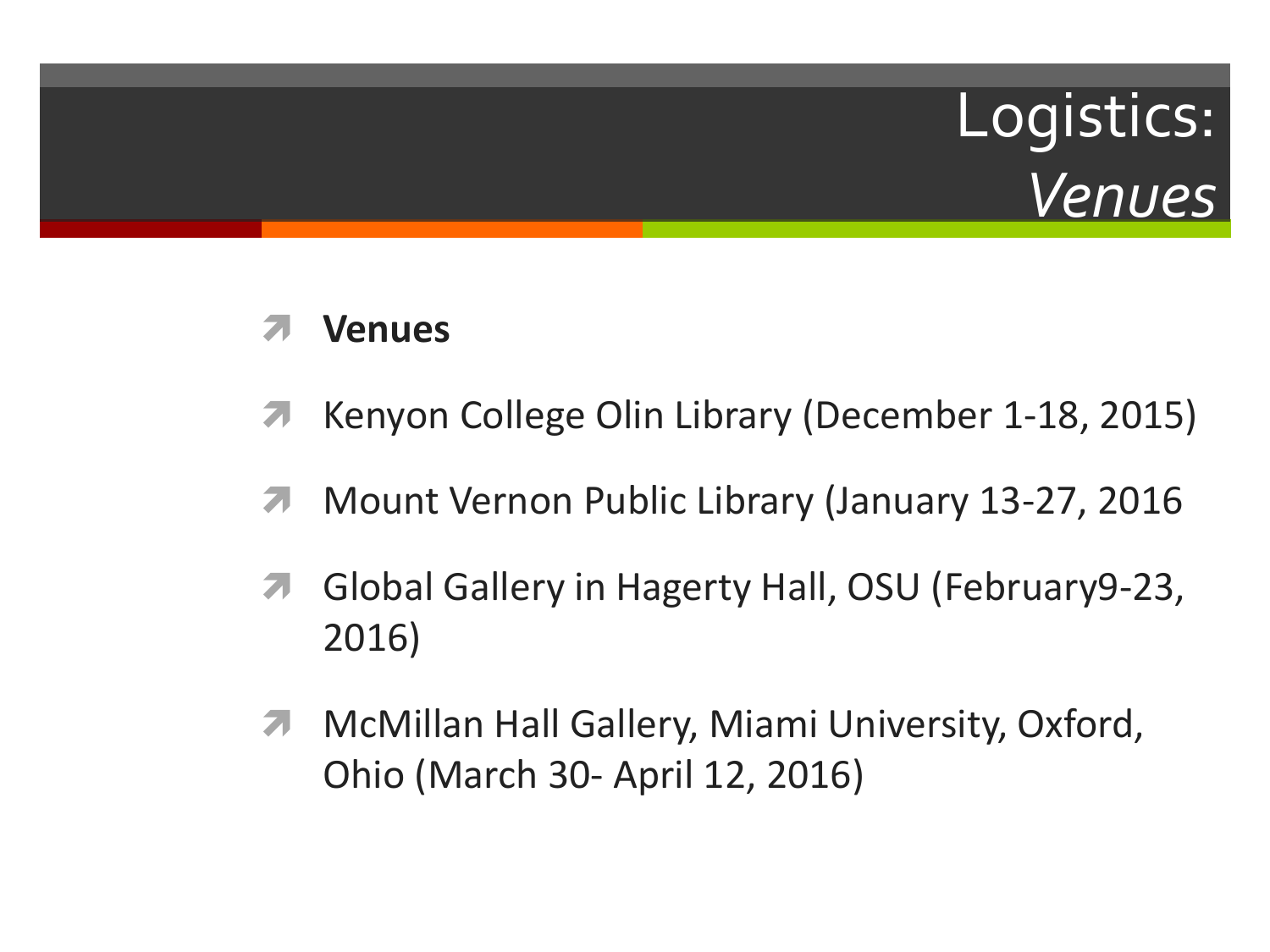### Logistics: *Interview Design*

- $\lambda$  How to structure the interview time, and how to ask questions/follow-up questions
- **The** *abbreviated life story* interview model:
- $\pi$  The introductory lead
- **7** Early life/context
- $\sqrt{7}$  The purposeful turn toward the theme
- $\pi$  Depth questions
- $\pi$  The reflective turn towards generalized meaning
- $\pi$  The wrap-up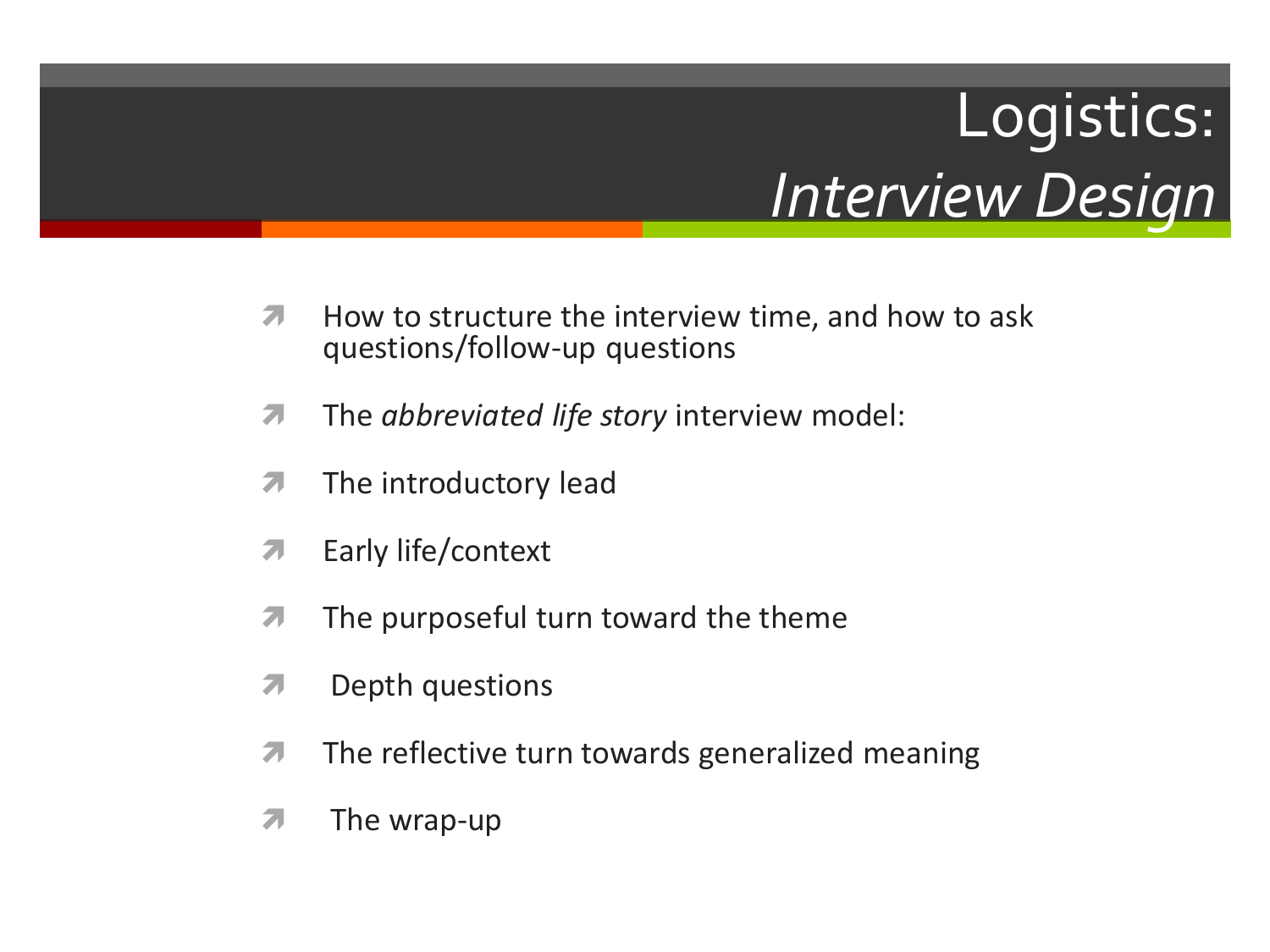### Logistics: *Interview Design*

- We went from specific questions to open-ended questions
- **7** We had common questions and questions that were tailored to each participants.
- **T** We met college professors, workers in the business sector, agricultural workers, an athlete, and youth of various ages, representing a range of experiences, cultural origins, and personal and family values. Questions reflected their context.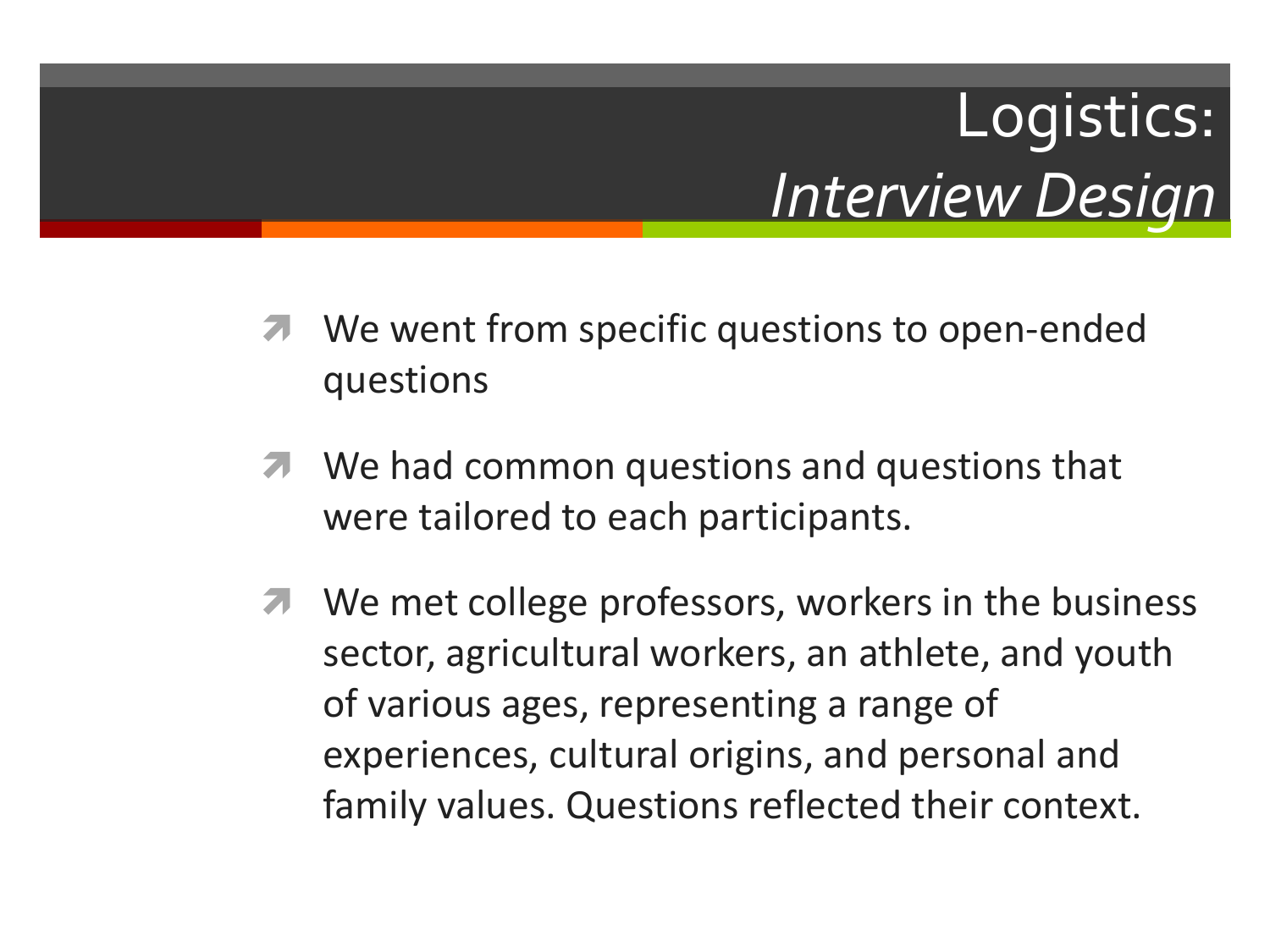## Logistics: *Reflection Piece Design*

- **T** We consulted with Dr. Sarah Murnen, professor of psychology at Kenyon College, for the design of the online / on-site reflection piece.
- $\lambda$  The reflection piece aimed at developing innovating opportunities for community building and relationships among Ohioans, including Latinos.
- **T** We were interested in measuring attitudes toward, and knowledge about, the Knox County Latino population as well as perceptions of diversity and inclusion.
- **The questionnaire was bilingual (English and Spanish) and presented** both online and on paper to accommodate visitor preferences.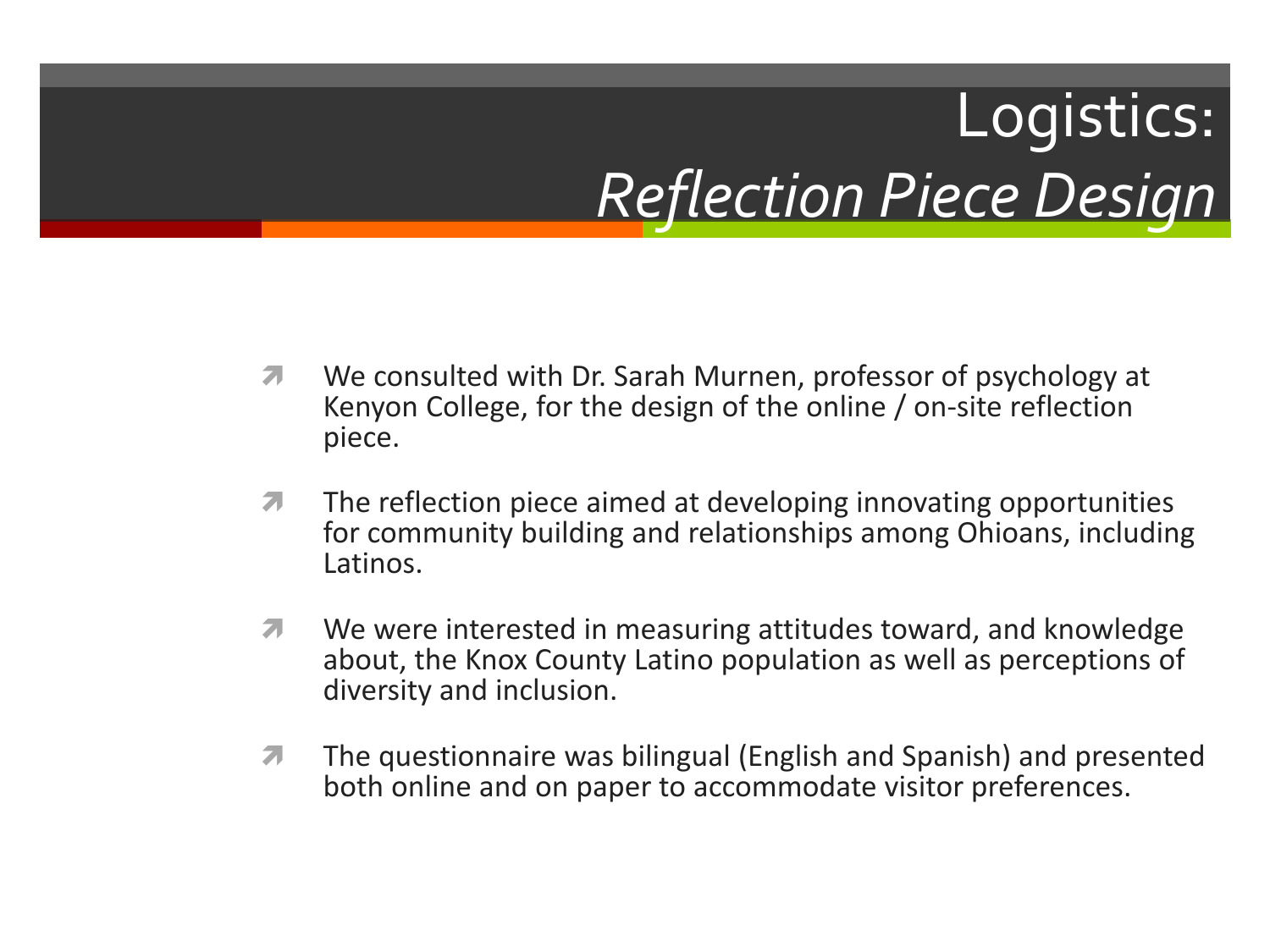### Logistics: *How to publicize the project?*

- *Social media/digital networks* We leveraged Facebook, Twitter, email and the Kenyon College website, as well as digital capabilities of the exhibition venues to maximize awareness of the project.
- *Local/traditional media* We proposed a small advertising budget to purchase print ads in local papers. In addition, press releases will be issued to newspapers, radio and television stations.
- *Relevant communication hubs for Latinos* Popular local sites for the Latino community include the Mt. Vernon restaurant *Fiesta Mexicana*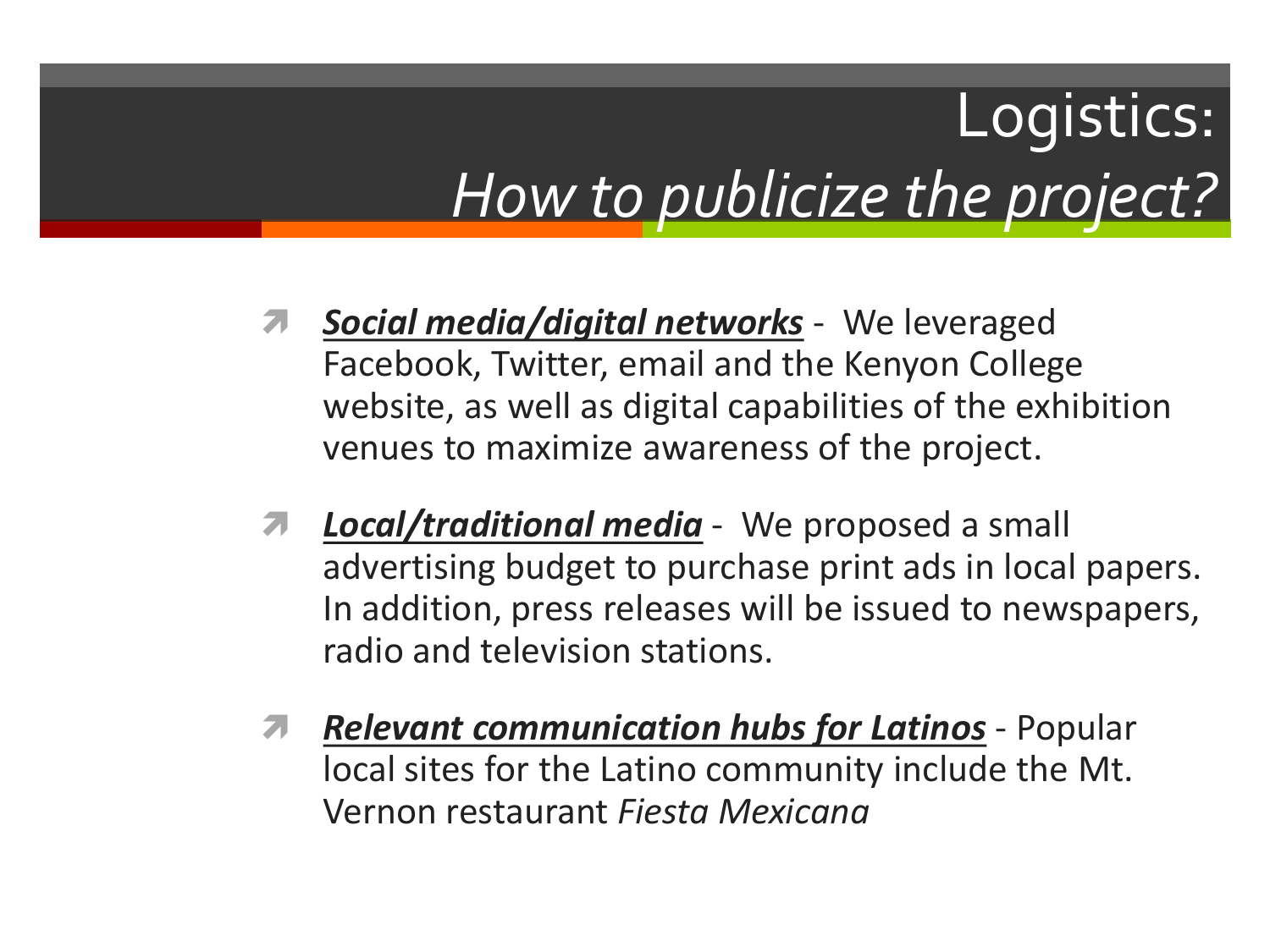### Logistics: *Evaluation*

- **Forum Group Questionnaire** Initial Stage group forum with the local Latino community (October 26, 2014).
- **T** On-site, Online Reflection Piece Aiming at community building through the sharing of stories, this tool will enable guests to reflect on the oral history they encounter at the exhibition. It will help us understand what Ohioans have learned and interpreted from the journey stories.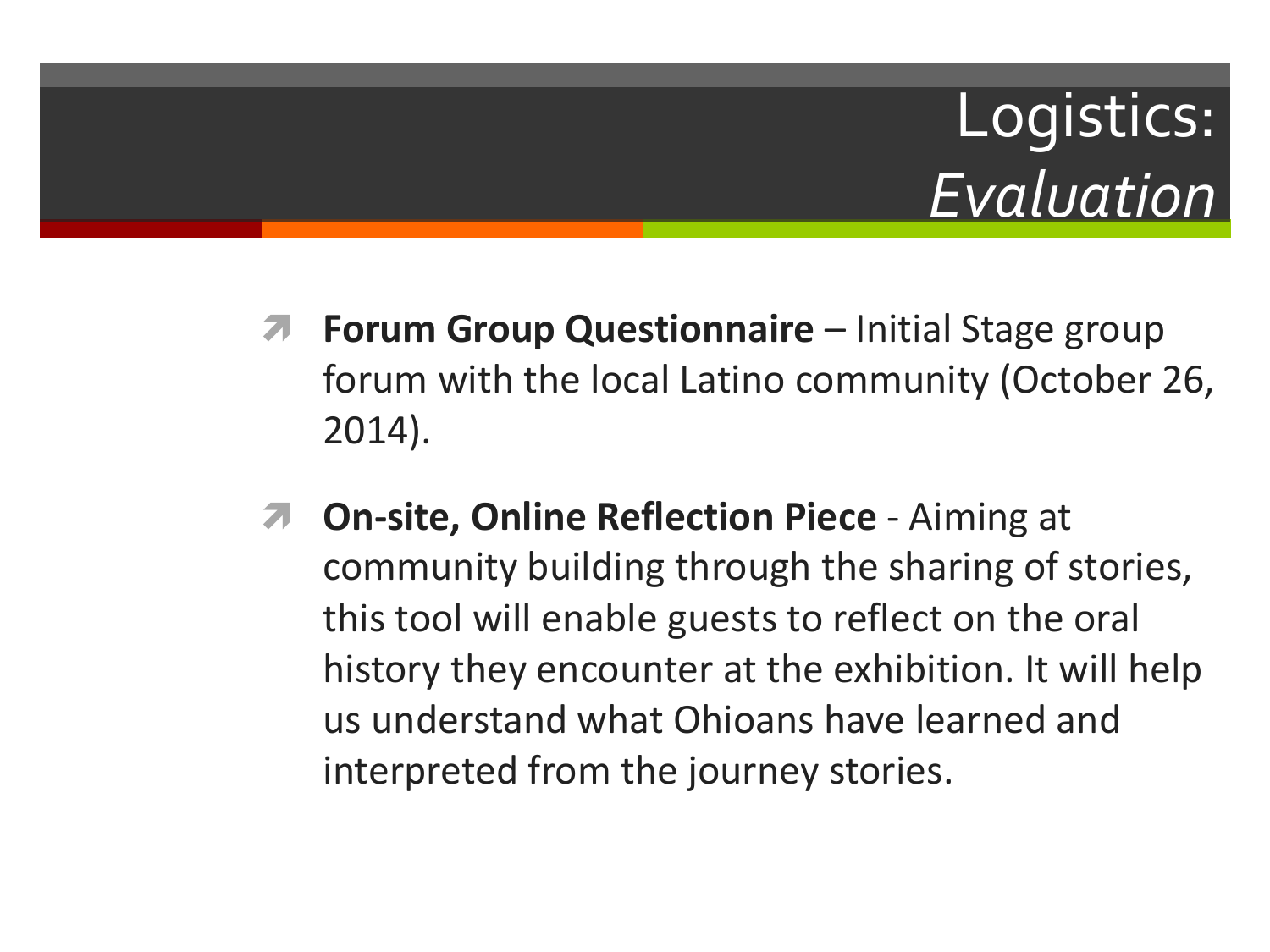### Logistics: *Evaluation*

- **Guest Books at Each Site**. These guest books will keep a record of community members who come to the exhibition and their comments and impressions.
- *A* Outside Evaluator. Lilleana Cavanaugh, MBA, CPM and executive director of the Ohio Latino Affairs Commission, will serve as the outside evaluator of this project.
- **Course Evaluation and Student Reflections on CEL Experience**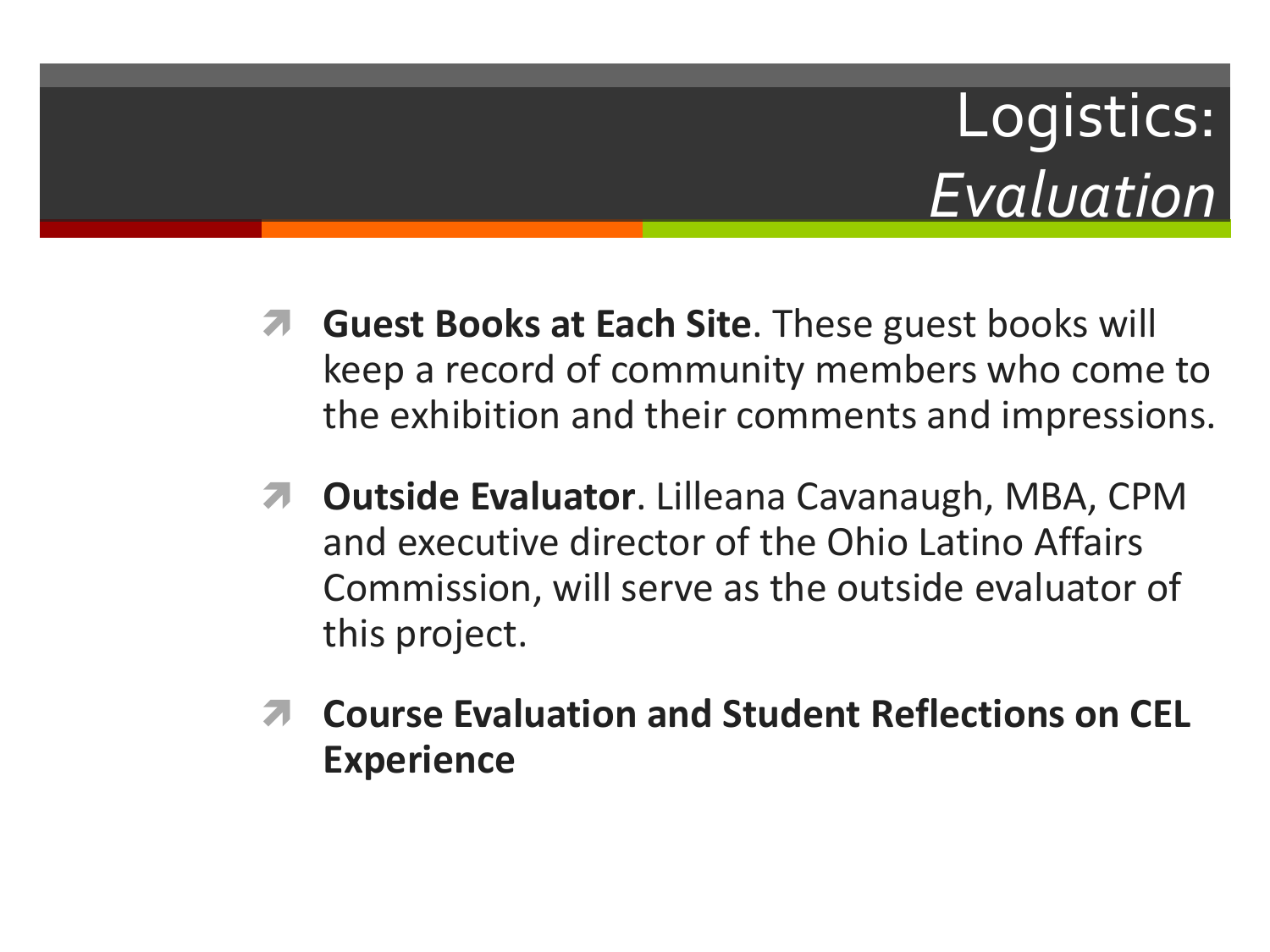#### *LiRA &* CEL: *What and Why Community-Engaged Learning ?*

Community-Based Learning (CEL) is an empirically tested pedagogy that builds on partnerships between institutions of higher education and surrounding community organizations.

It is change-oriented. It finds research questions in the needs of the community.

It can prepare students for active civic engagement and their future public life by combining classroom learning objectives and skill development with social action, geared at empowering community groups.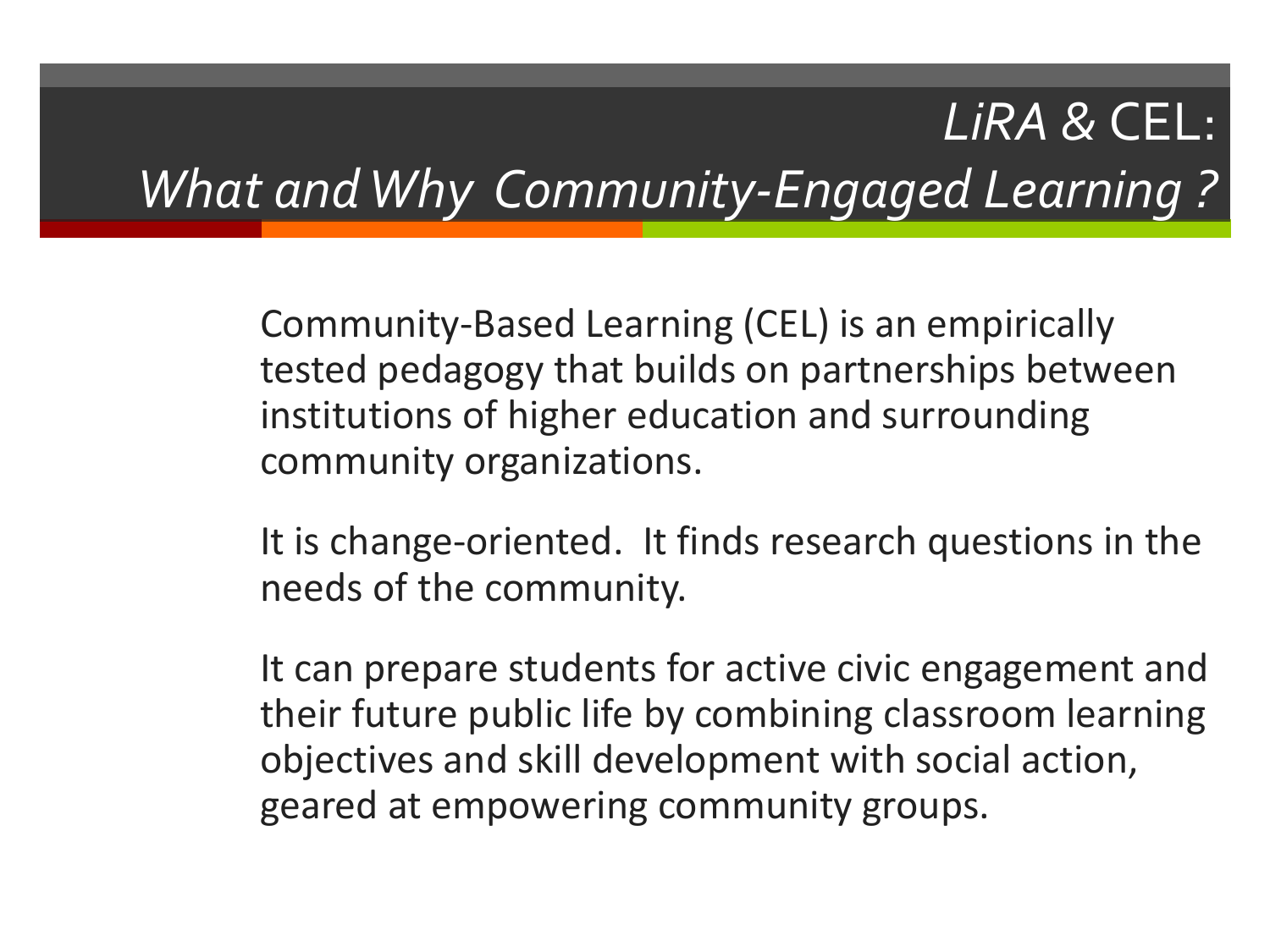#### *LiRA & CEL Projects:* SPAN 380, Introduction to Chicano/a Cultural Studies

- **A** An important objective of this course is to offer students valuable opportunities to learn through community engagement.
- **The class was divided in four groups to work on CEL** projects identified in *LiRA* as important goals of the local Latino community.
- **T** Students worked a minimum of 30 hours per semester in their CEL project, kept a short journal and gave a formal class presentation on outcomes.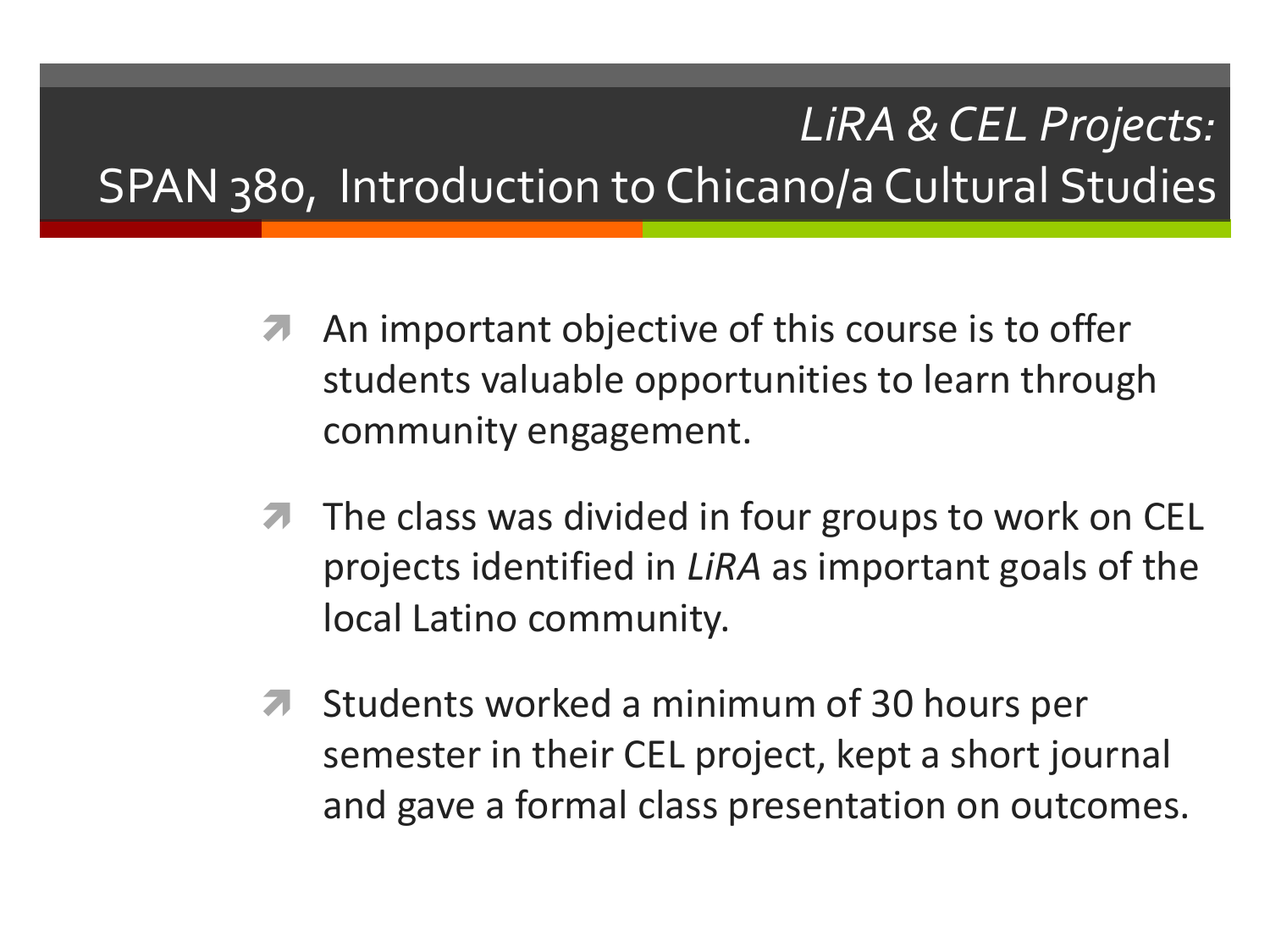#### *LiRA & CEL Projects:* SPAN 380: Introduction to Chicano/a Cultural Studies

- **A** Archiving interviews in Digital Kenyon College (Kenyon summer scholars).
- **The Translating interviews (from Spanish to English).**
- **T** Creating a primer on Latino cultural norms to be disseminated in local schools and agencies.
- **T** Creation and implementation of a college-prep course to support the local Salvation Army's *Latino Youth program,* targeting ACT and SAT prep.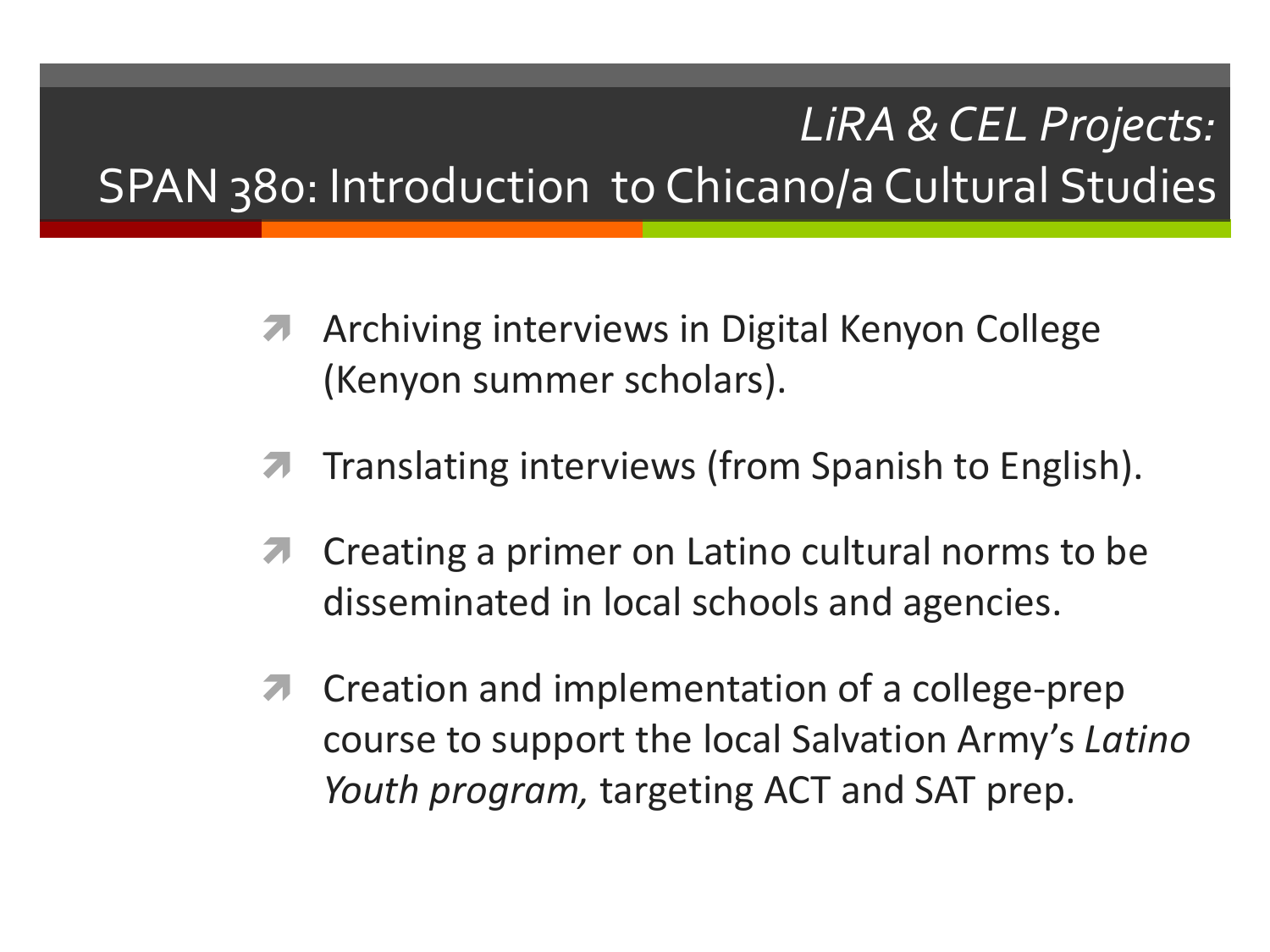#### CEL Journals

- $\blacksquare$  **Journal 1** description of the project including: the problem or community need, goals of the project and working plan to achieve those goals, time line and expected outcomes, and a short reflection about your personal response to the project.
- **Journal 2** an overall reflection about the process of civic engagement including learning opportunities, challenges, benefits and value of the experience, as well as connections to the main learning objectives of the course.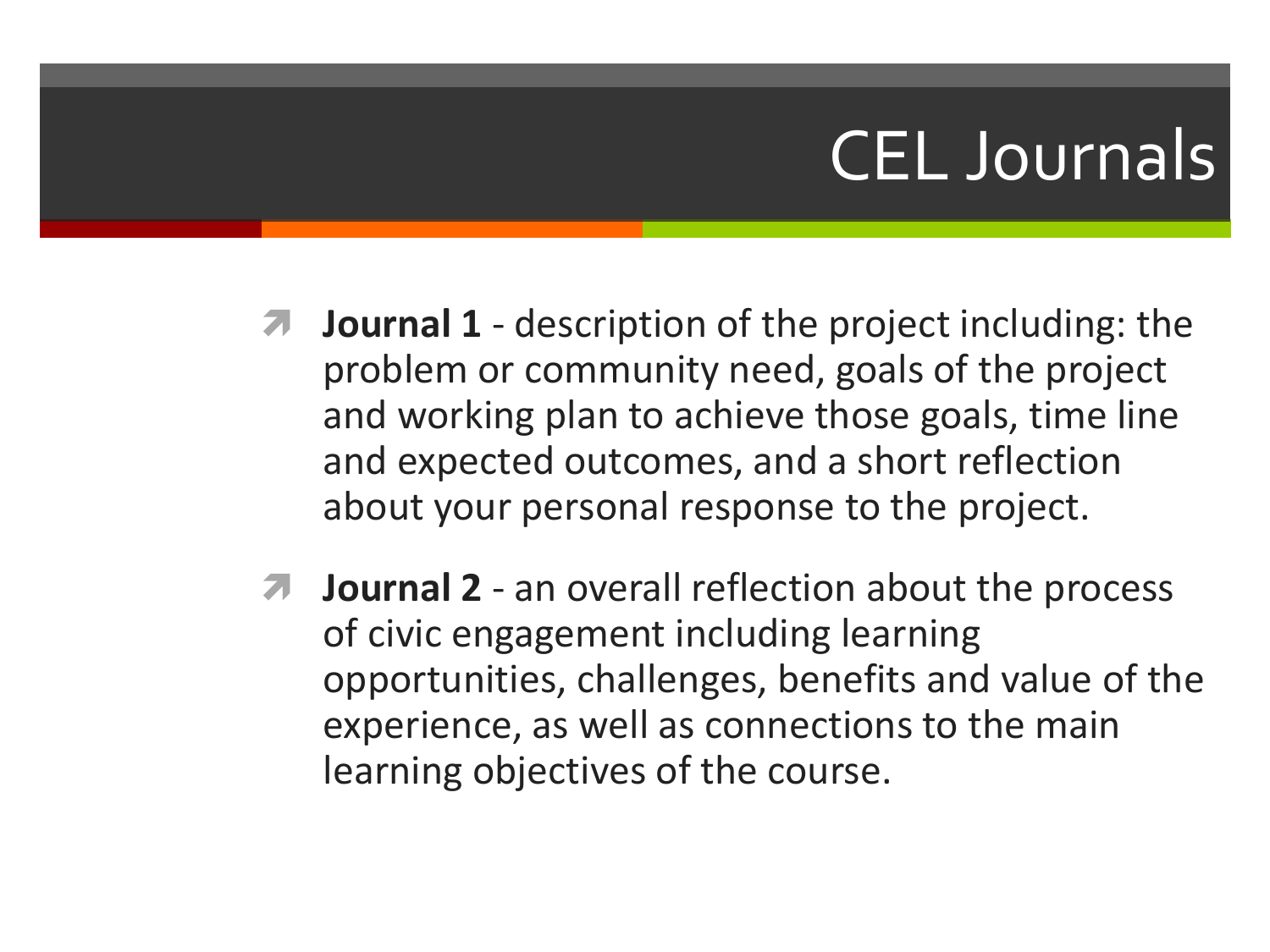### CEL Projects: *Evaluation*

- $\pi$  The CEL projects are still on-going but will be evaluated using:
- CEL Journals
- Course Evaluations
- A Assessment of student work and outcome (exit evaluation) by the Salvation Army
- *A* LiRA guest books and surveys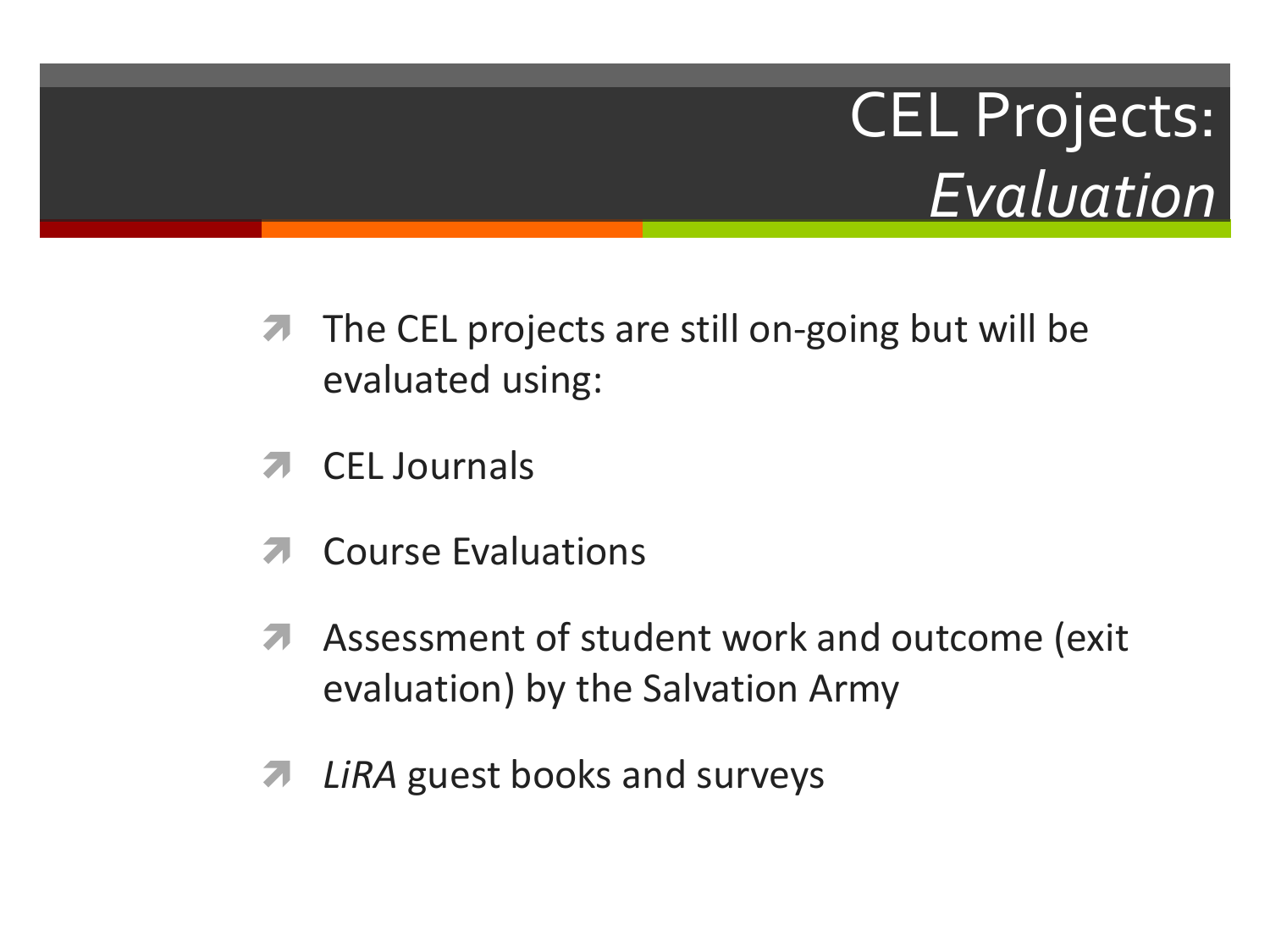### Narrative of the Execution of *LiRA*

- **T** Summer scholars reflect about the interview process and experience
- **7** What, Where, How?
- **7** Lights & Equipment
- **T** Experience of the interactions with interviews
- $\blacksquare$  High and low points of the process
- **A** Benefits to summer scholars (how were you impacted by the process? Positively, negatively)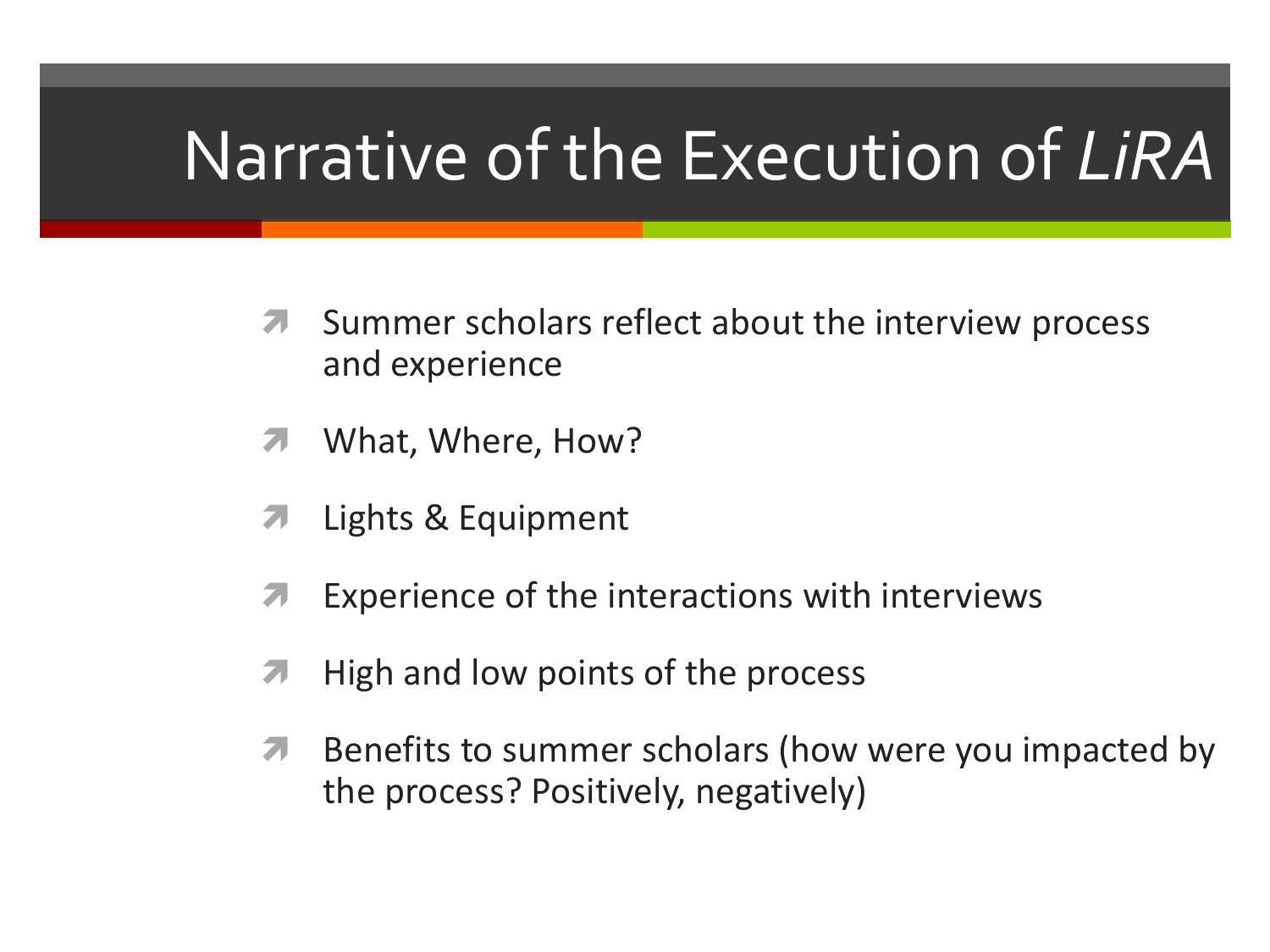## Curation of Materials

- **T** Transcriptions and Translations
- **7** Observation and Interpretation
- **T** Coding the Texts for Recurring Themes
- **A** Selections of Quotes
- **7** Writing the Content for Panels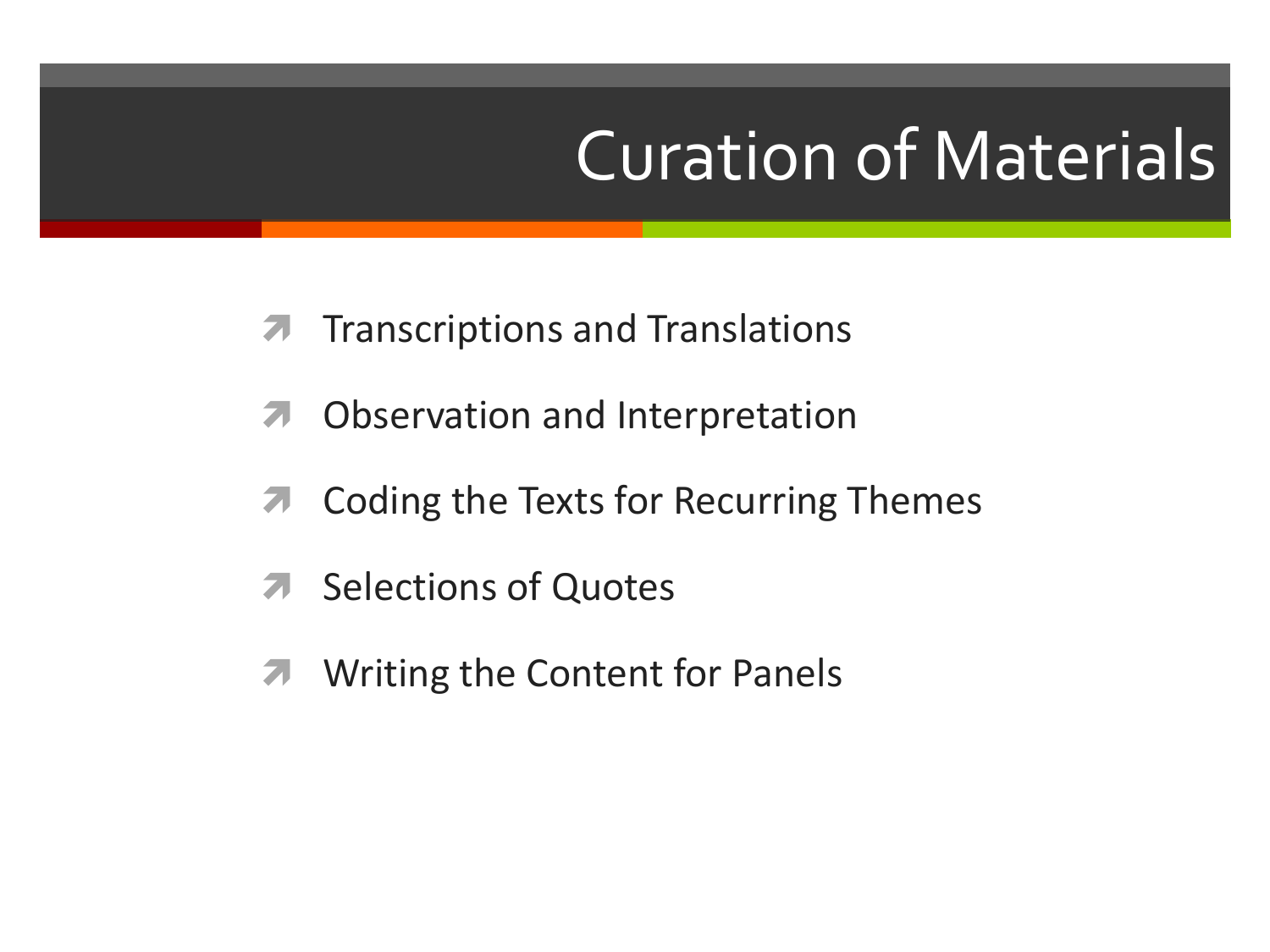## Curation of Materials

- **7** Selection and Editing of Video
- **A** Selection of Photographs & Captions
- **A** Editing by Research Team & Professional Editor
- **A** Proof Reading the Panels
- **A** Archiving in Digital Kenyon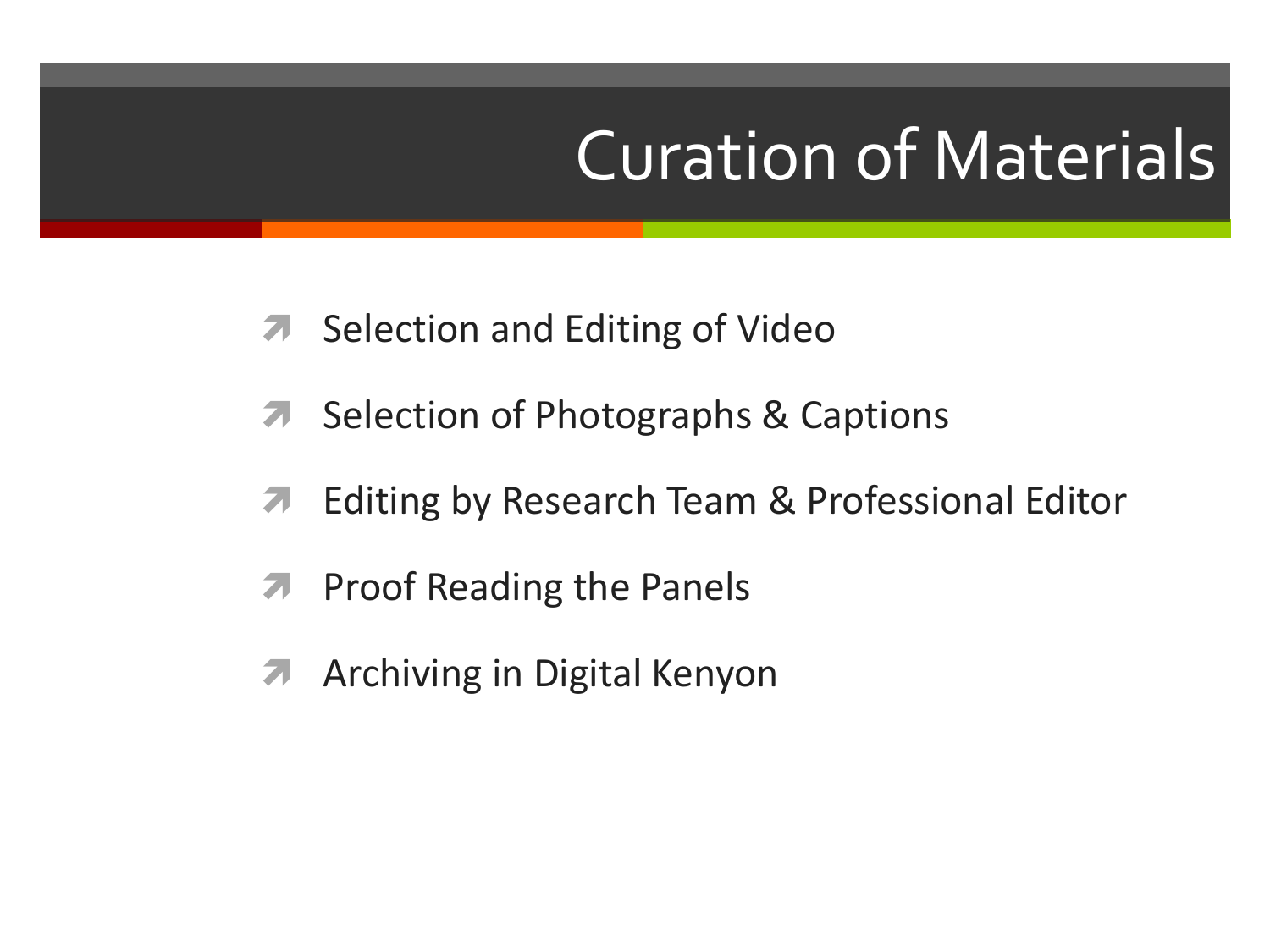#### Design and Production of Panels and Webpage

- Designer Justin Bryant from *Think Brand Studio* designed the banners, brochure and primer.
- *Pip Printing* (Columbus, OH) will carry out printing and banner production.
- **The Office of Public Affairs (Kenyon College)** designed *LiRA* webpage and publicized the project.
- *[http://www.kenyon.edu/academics/departments](http://www.kenyon.edu/academics/departments-programs/latinoa-studies/lira/)programs/latinoa-studies/lira/*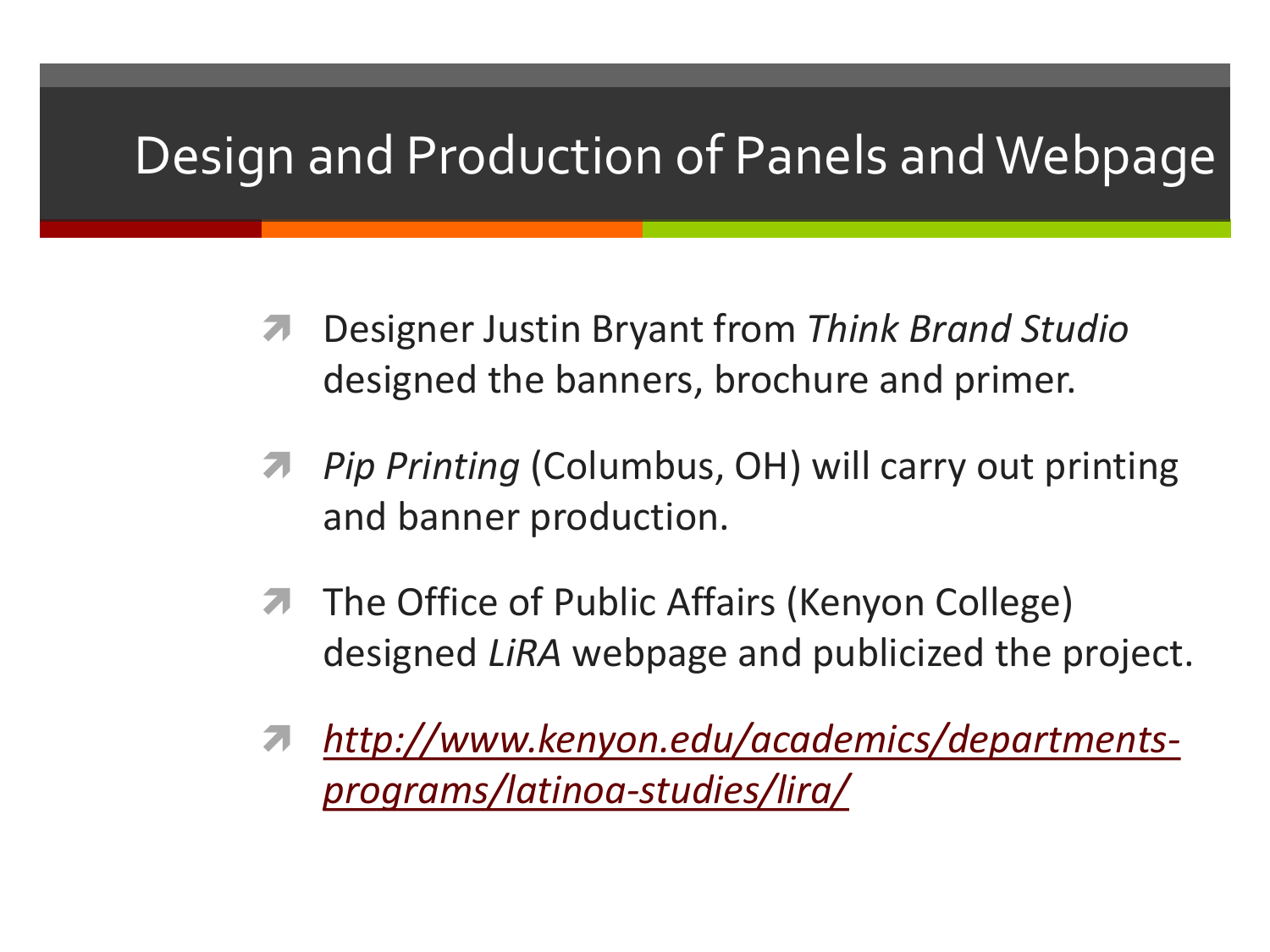#### Lessons and Outcomes

- Highlights of this oral histories
- **T** Themes that emerged: journey stories, perceptions of inclusion/ exclusion, etc.
- $\blacktriangleright$  # of interviewees and why we made that choice
- **T** Creation of new friendships and relationships with local community
- **7** Development of support networks (i.e. Salvation Army *Latino Youth Program*)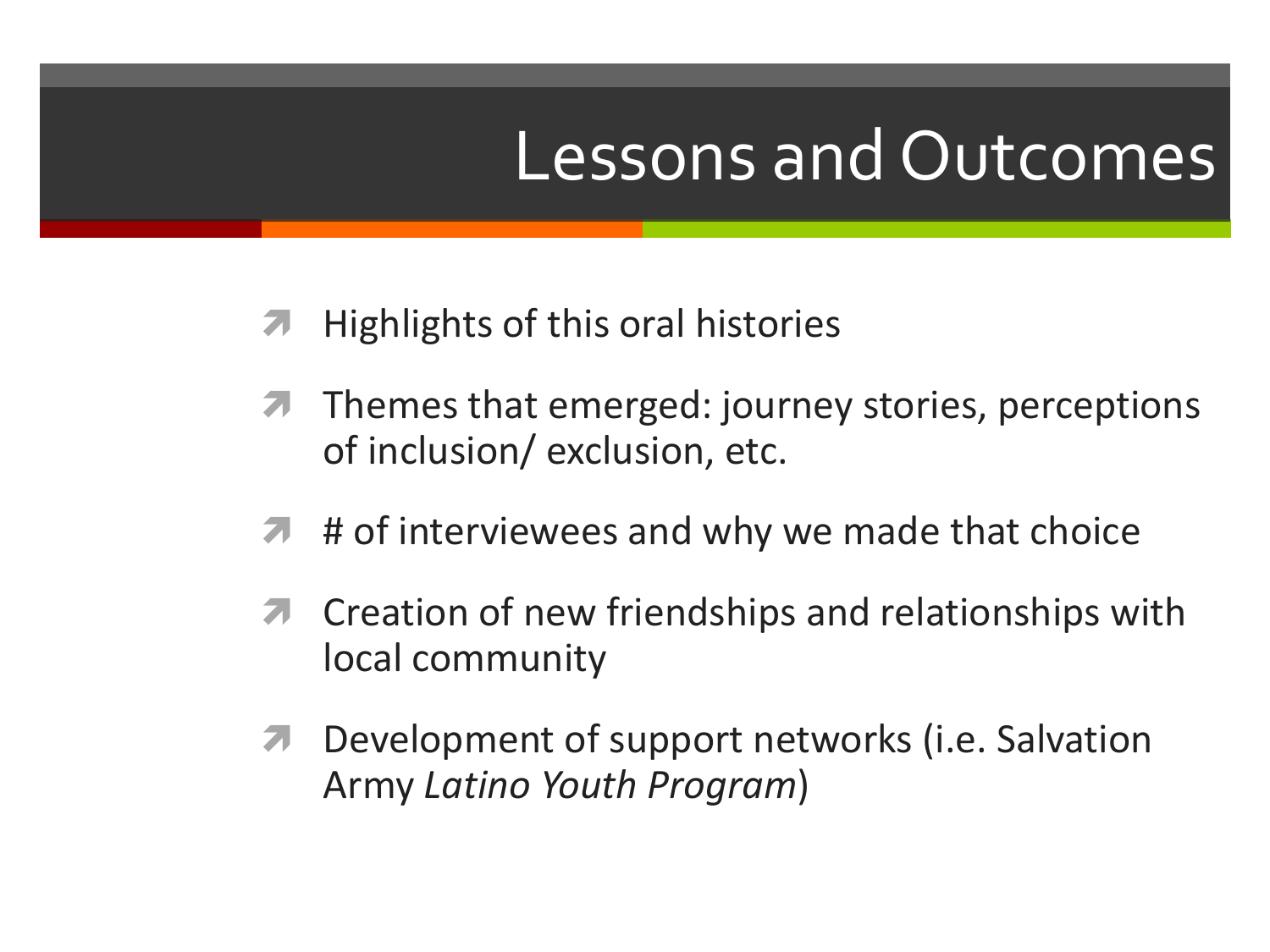### Video



María Esmeralda Villa, an agricultural worker and fulltime student, with Maureen Buchwald (right), owner of Glen Hill Orchards, whom Esmeralda has known all her life. The women talk about Esmeralda's plans for the future.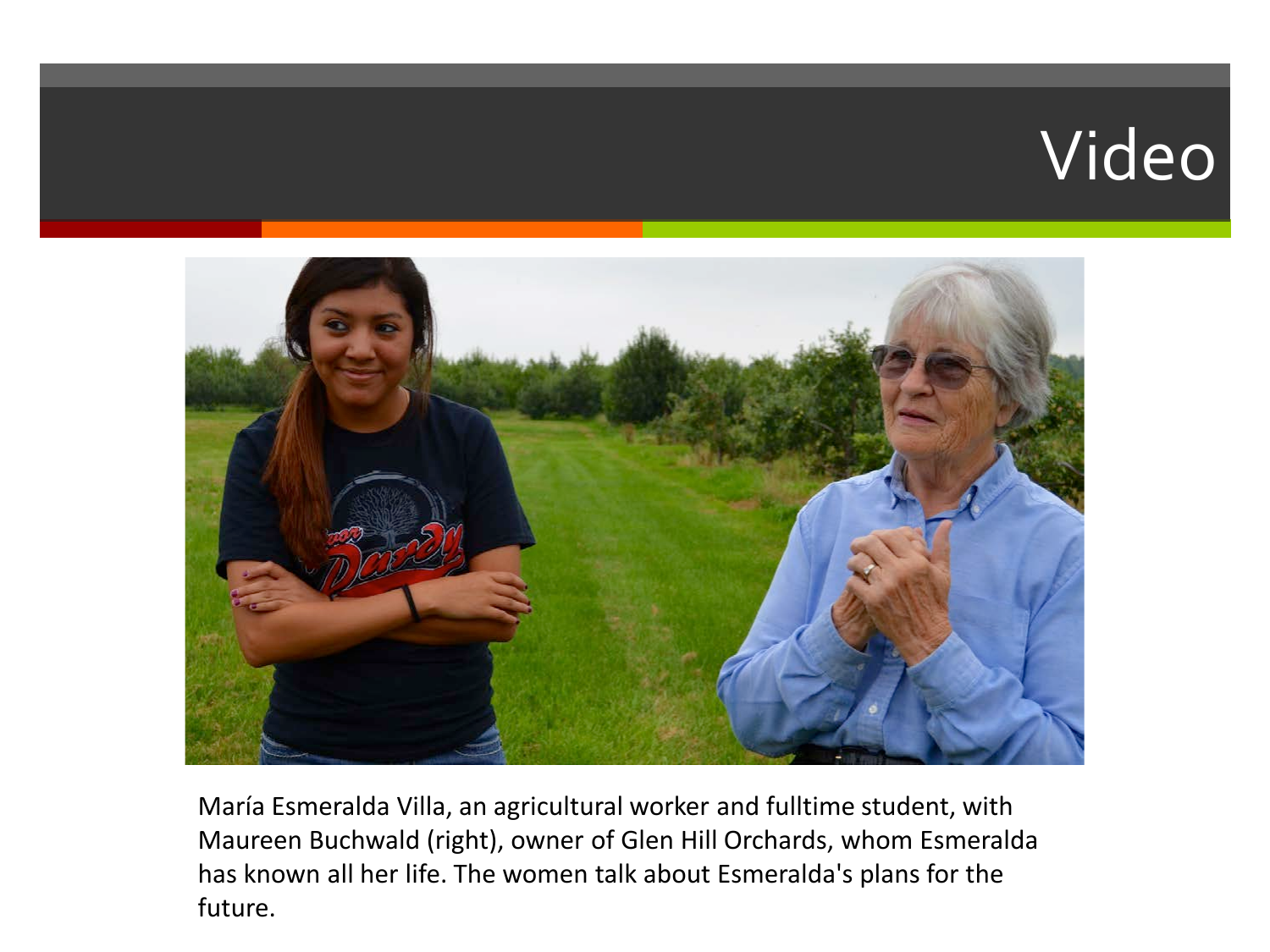#### Venues & Schedule of the Exhibit

- Kenyon College Olin Library (December 1-18, 2015)
- **Mount Vernon Public Library (January 13-27, 2016**
- **A** Global Gallery in Hagerty Hall, OSU (February 9-23, 2016)
- **MCMillan Hall Gallery, Miami University, Oxford,** Ohio (March 30- April 12, 2016)